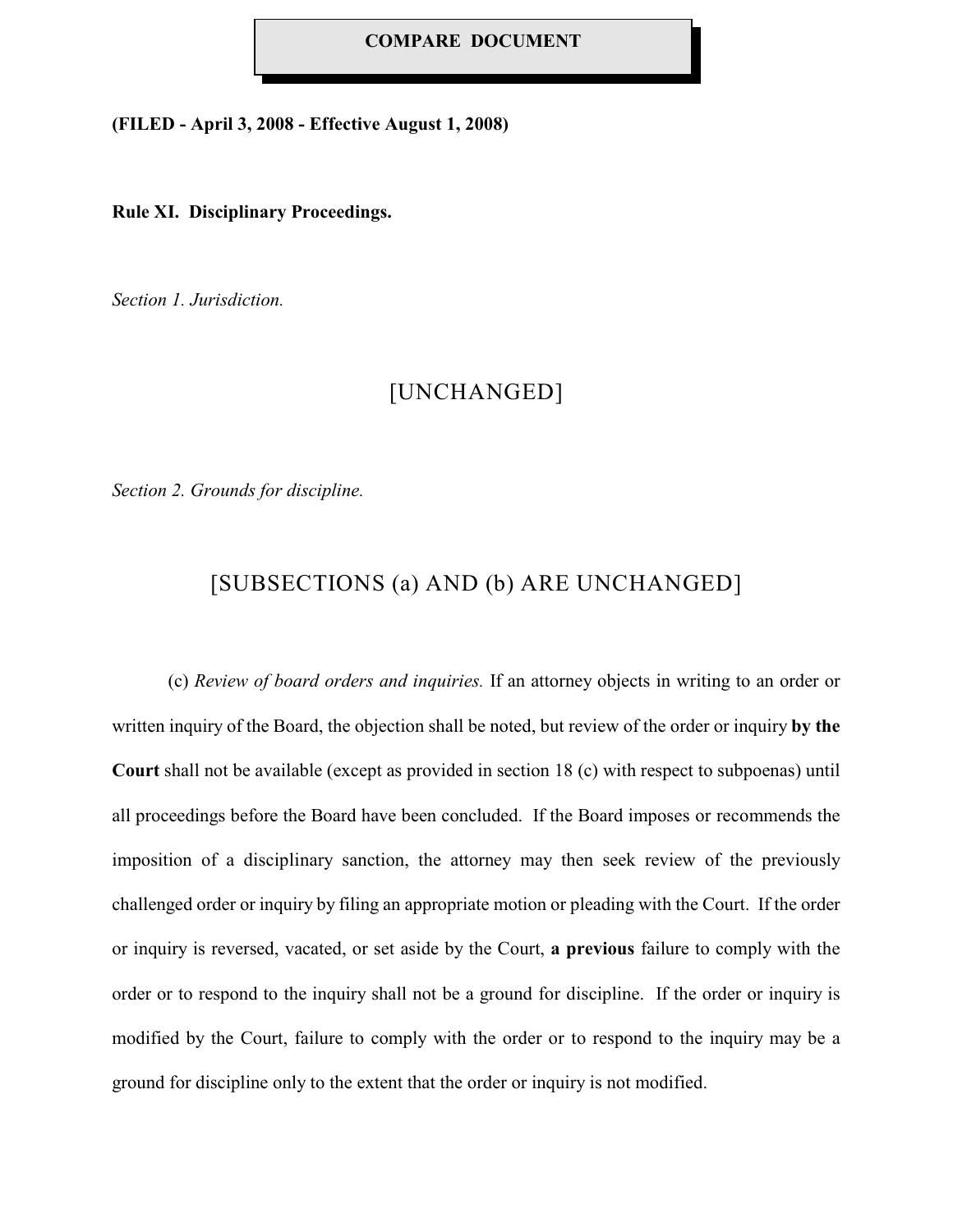*Section 3. Disciplinary sanctions.*

(a) *Types of discipline*. Any of the following sanctions may be imposed on an attorney for a disciplinary violation:

(1) Disbarment by the Court;

(2) Suspension by the Court for an appropriate fixed period of time not to exceed three years. Any order of suspension may include a requirement that the attorney furnish proof of rehabilitation as a condition of reinstatement. In the absence of such a requirement, the attorney may resume practice at the end of the period of suspension without further order of the Court;

(3) Censure by the Court**;**

(4) Reprimand by the Board**;** 

or

(5) Informal admonition by Bar Counsel**;** 

(6) Revocation or suspension of a license to practice as a Special Legal Consultant;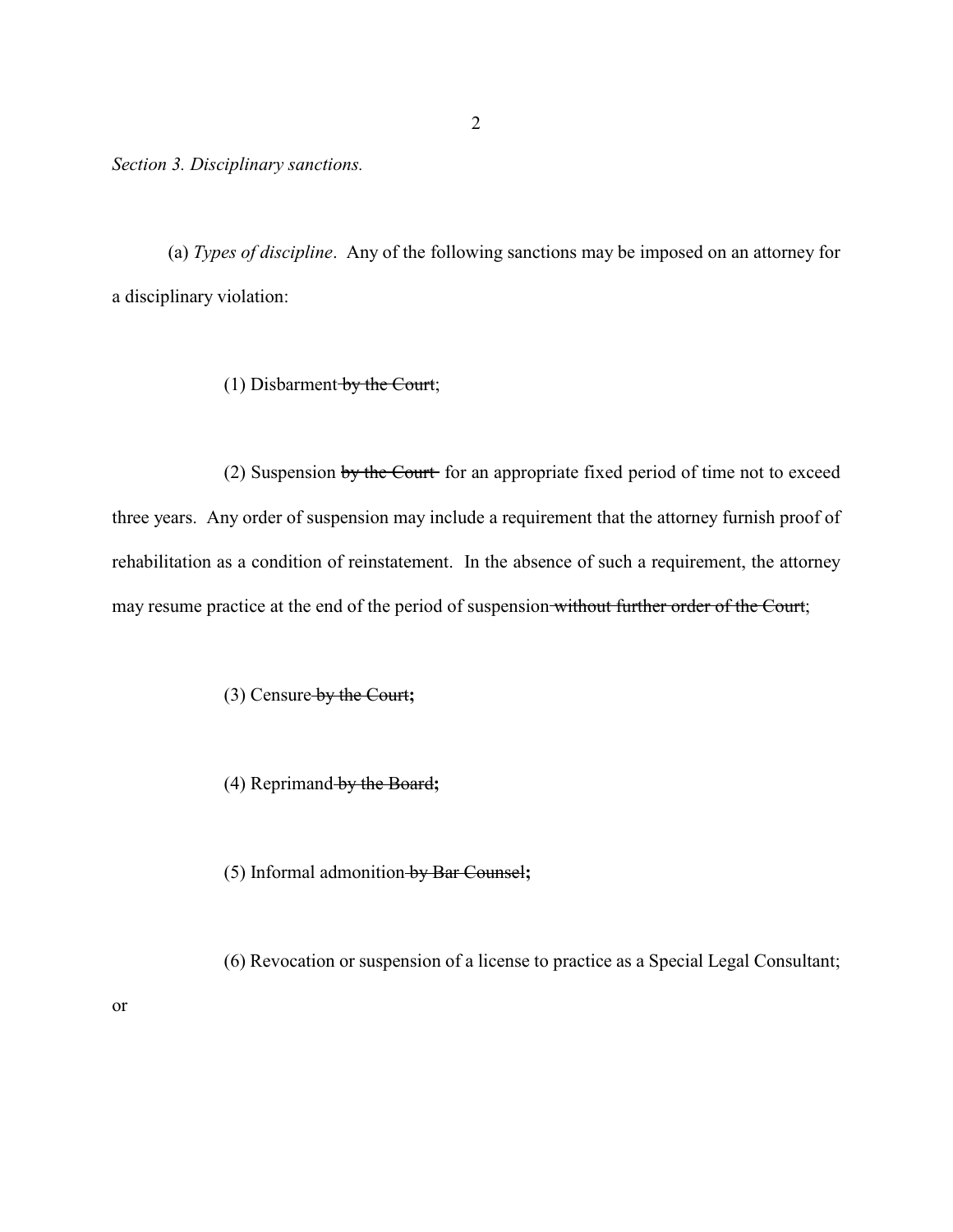(7) Probation imposed by the Court, or imposed by the Board with the consent of the attorney and the approval of the Court, for not more than three years. Probation may be imposed in lieu of or in addition to any other disciplinary sanction. Any conditions of probation shall be stated in writing in the order imposing probation. The order shall also state whether, and to what extent, the attorney shall be required to notify clients of the probation. The Board by rule shall establish procedures for the supervision of probation. Violation of any condition of probation shall make the attorney subject to revocation of probation and the imposition of any other disciplinary sanction listed in this subsection, but only to the extent stated in the order imposing probation.

(b) *Conditions imposed with discipline.* When imposing discipline, the Court or the Board may require an attorney to make restitution either to persons financially injured by the attorney's conduct or to the Clients' Security Trust Fund (see Rule XII), or both, as a condition of probation or of reinstatement. The Court or the Board may also impose any other reasonable condition, including a requirement that the attorney take and pass a professional responsibility examination as a condition of probation or of reinstatement.

### (c) *Temporary suspension or probation.*

(1) On petition of the Board authorized by its Chairperson or Vice Chairperson, supported by an affidavit showing that an attorney appears to pose a substantial threat of serious harm to the public **or has failed to respond to an order of the Board in a matter where Bar**

3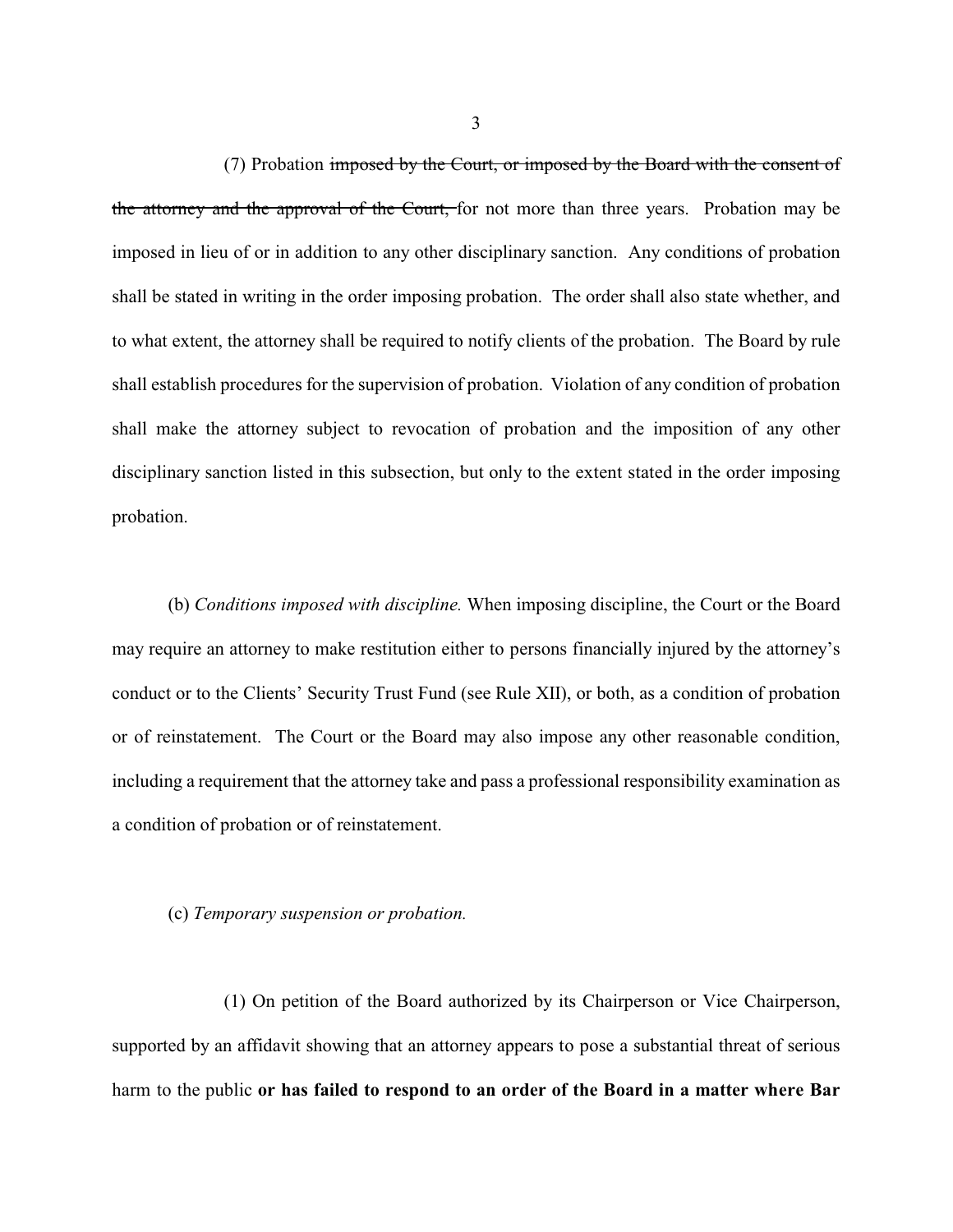**Counsel's investigation involves allegations of serious misconduct**, the Court may issue an order, with such notice as the Court may prescribe, temporarily suspending the attorney or imposing temporary conditions of probation on the attorney, or both. **"Serious misconduct" for this purpose means fraud, dishonesty, misappropriation, commingling, overdraft of trust accounts, criminal conduct other than criminal contempt, or instances of neglect that establish a pattern of misconduct in the pending investigation.**

Any order of temporary suspension or probation which restricts the attorney's maintenance or use of a trust account shall, when served on any bank maintaining an account against which the attorney may make withdrawals, serve as an injunction barring the bank from making further payment from the account on any obligation except in accordance with restrictions imposed by the Court. An order of temporary suspension issued under this subsection shall preclude the attorney from accepting any new cases or other legal matters, but shall not preclude the attorney from continuing to represent existing clients during the thirty-day period after issuance of the order; however, any fees tendered to the attorney during that thirty-day period or at any time thereafter while the temporary suspension is in effect shall be deposited in a trust account, from which withdrawals may be made only as directed by the Court. **The order of temporary suspension or probation for failure to respond to a Board order shall not disclose information about the substance of the complaint against the attorney.** 

(2) Where issues of fact appear to be presented by **a petition of** the Board's petition**Board under this section,** or by any response of the attorney **thereto**, the Court may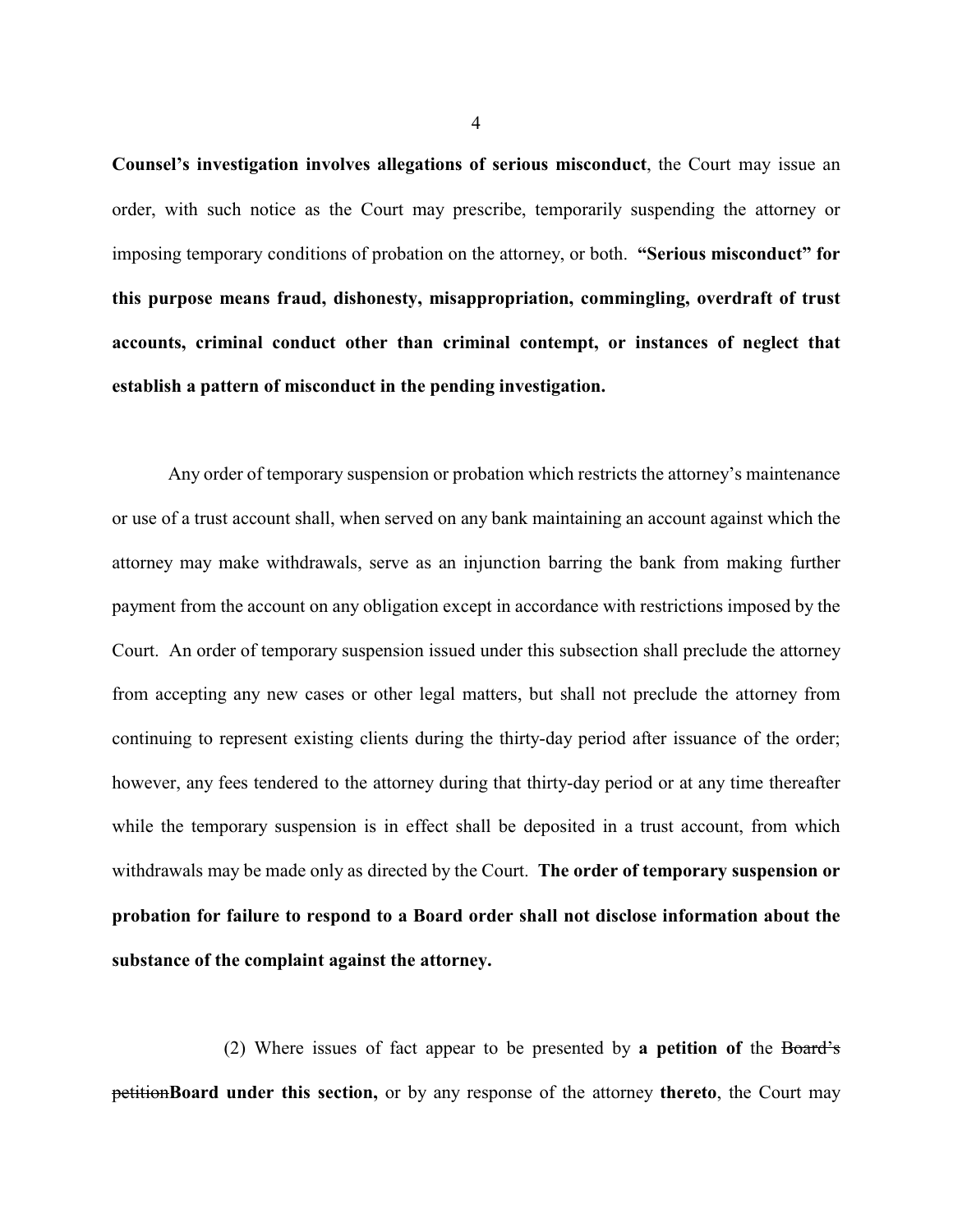appoint a special master to preside at a hearing at which evidence will be presented concerning the petition. The master shall prepare a report summarizing the evidence presented and make recommended findings of fact which, together with the record, shall be filed with the Court within fifteen days of the Court's order of appointment.

### (d) *Dissolution or amendment of orders of temporary suspension or probation.*

**An attorney temporarily suspended or placed on probation for failure to file a response to a Board order pursuant to subsection (c) of this section shall be reinstated and the temporary suspension or probation dissolved when (1) Bar Counsel notifies the Court that the attorney has responded to the Board's order or (2) the Court determines that an adequate response has been filed by the attorney.**

An attorney temporarily suspended or placed on probation pursuant to subsection (c) may for good cause **on the ground that the attorney appears to pose a substantial threat of serious harm to the public may, for good cause,** request dissolution or amendment of the temporary order by petition filed with the Court, which shall also be served on the Board and on Bar Counsel. A petition for dissolution shall be set for immediate hearing before the Board or a panel of at least three of its members designated by its Chairperson or, in the Chairperson's absence, by the Vice Chairperson. The Board or its designated panel shall hear the petition forthwith and submit its report and recommendation to the Court with the utmost speed consistent with fairness. Upon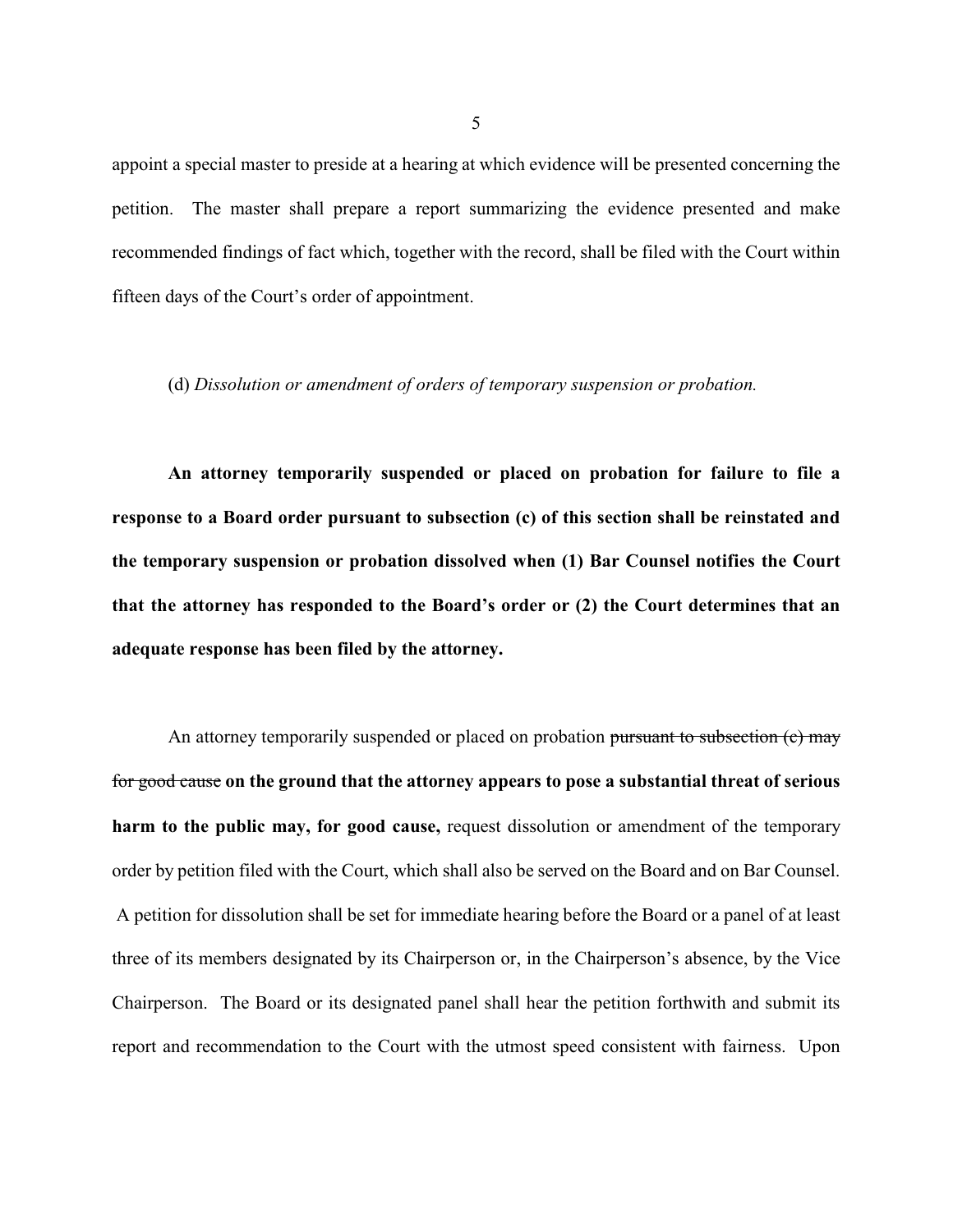receipt of the report, the Court shall consider the petition promptly, with or without a hearing as the Court may elect, and shall enter an appropriate order.

*Section 4. The Board on Professional Responsibility*.

# [SUBSECTIONS (a) THROUGH (d) ARE UNCHANGED]

(e) *Powers and duties of the board Board.* The Board shall have the power and duty:

(1) To consider and investigate any alleged ground for discipline or alleged incapacity of any attorney called to its attention, or upon its own motion, and to take such action with respect thereto as shall be appropriate to effect the purposes of this rule.

(2) To appoint Bar Counsel, Special Bar Counsel, and such assistant bar counsel and staff as may be required to perform the duties and functions of that office (see section 6), and to fix their compensation. Bar Counsel shall serve at the pleasure of the Board, subject to the Court's oversight authority over all disciplinary matters. Any Special Bar Counsel and all assistant bar counsel shall serve at the pleasure of the Board. As used hereafter in this rule, the term "Bar Counsel" shall refer collectively to Bar Counsel, any Special Bar Counsel, and all assistant bar counsel unless the context requires otherwise.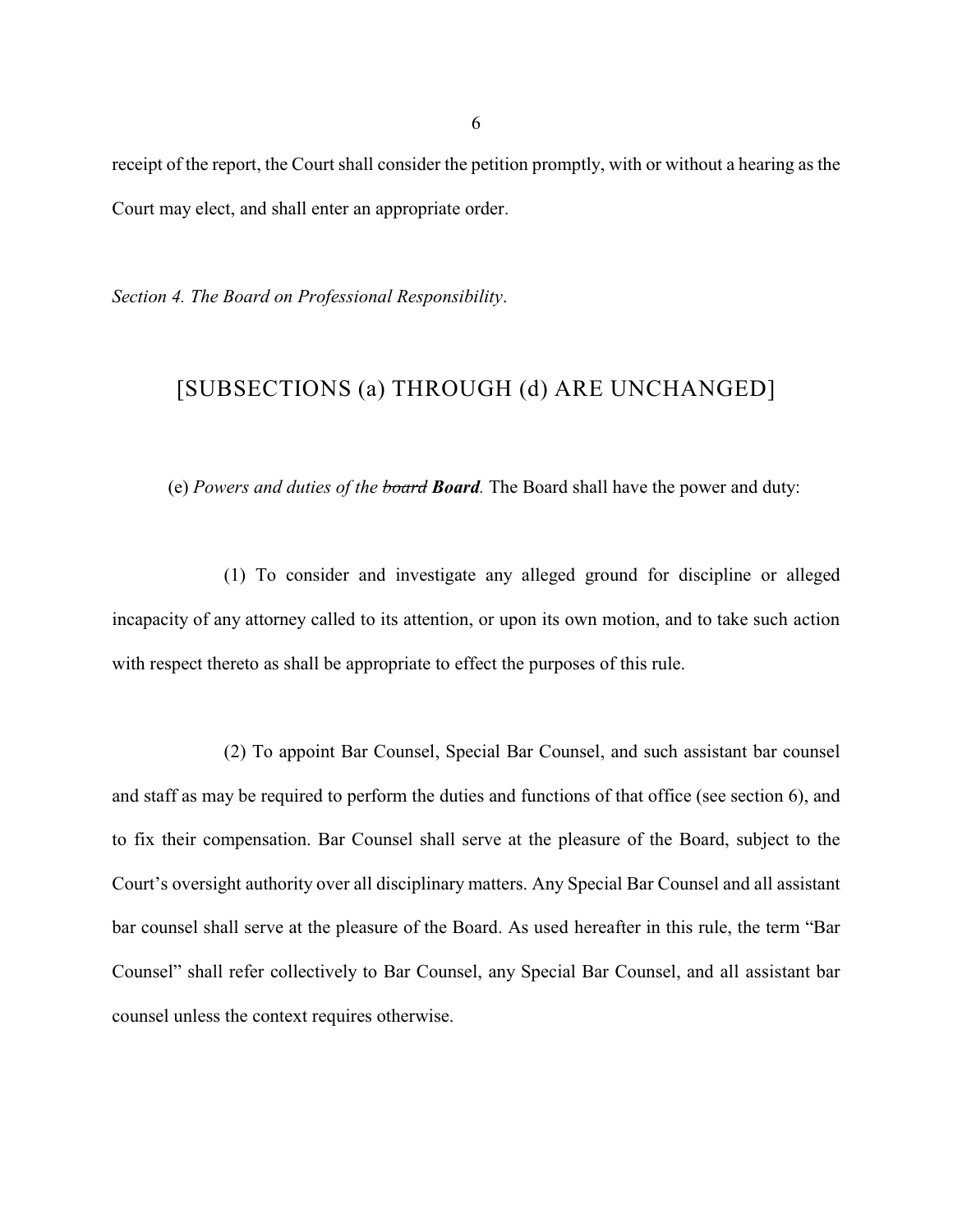(3) To appoint an Executive Attorney, who shall serve at the pleasure of the Board, and such staff as may be required to perform the duties and functions of that office (see section 7), and to fix their compensation.

(4) To appoint two or more Hearing Committees, each consisting of two members of the Bar and one person who is not a lawyer, and such alternate Hearing Committee members as may be required, who shall conduct hearings on formal charges of misconduct, **under this rule** and such other hearings as the Court or the Board may direct, and shall submit their findings and recommendations, together with the record, to the Board **or, if required under this rule, to the Court.**

(5) To assign, through the Executive Attorney, periodically and on a rotating basis, an attorney member of a Hearing Committee as a Contact Member to review and approve or suggest modifications of recommendations by Bar Counsel for dismissals, informal admonitions, and the institution of formal charges.

(6) To assign, through the Executive Attorney, formal charges **and a petition for negotiated disposition** to a Hearing Committee**, and to refer a petition for reinstatement to Bar Counsel to determine whether Bar Counsel opposes reinstatement and, if so, to assign, through the Executive Attorney, the petition for reinstatement to a Hearing Committee.**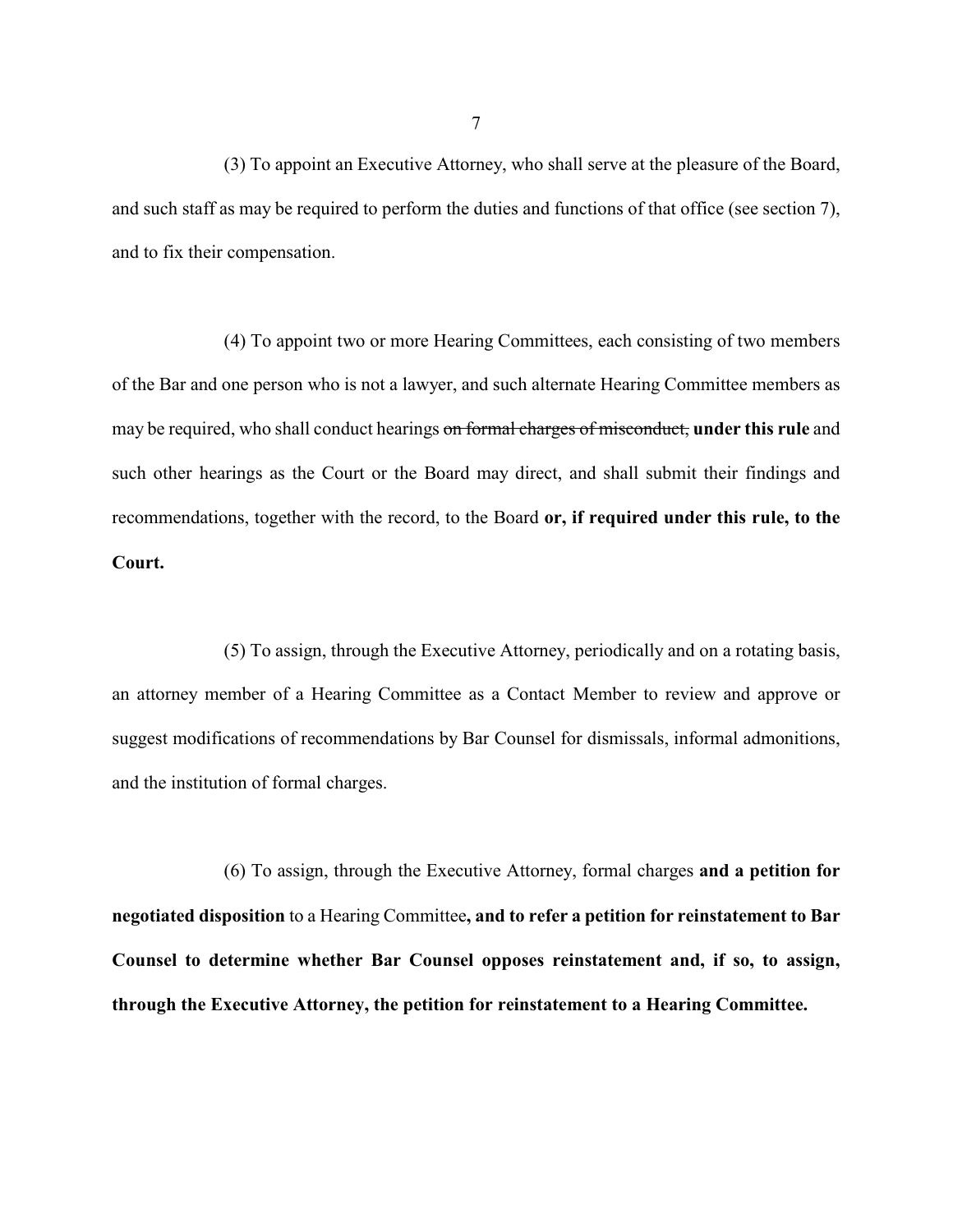(7) To review the findings and recommendations of Hearing Committees submitted to the Board, and to prepare and forward its own findings and recommendations, together with the record of proceedings before the Hearing Committee and the Board, to the Court.

(8) To reprimand attorneys subject to the disciplinary jurisdiction of the Court and the Board.

(9) To prepare the Board's proposed budget for submission to the Board of Governors.

(10) To adopt rules, procedures, and policies not inconsistent with this rule or any other rules of this Court.

# [SUBSECTIONS (f) THROUGH (h) ARE UNCHANGED]

*Section 5. Hearing Committees*.

# [SUBSECTIONS (a) AND (b) ARE UNCHANGED]

(c) *Powers and duties of Hearing Committees.* Hearing Committees shall have the power and duty: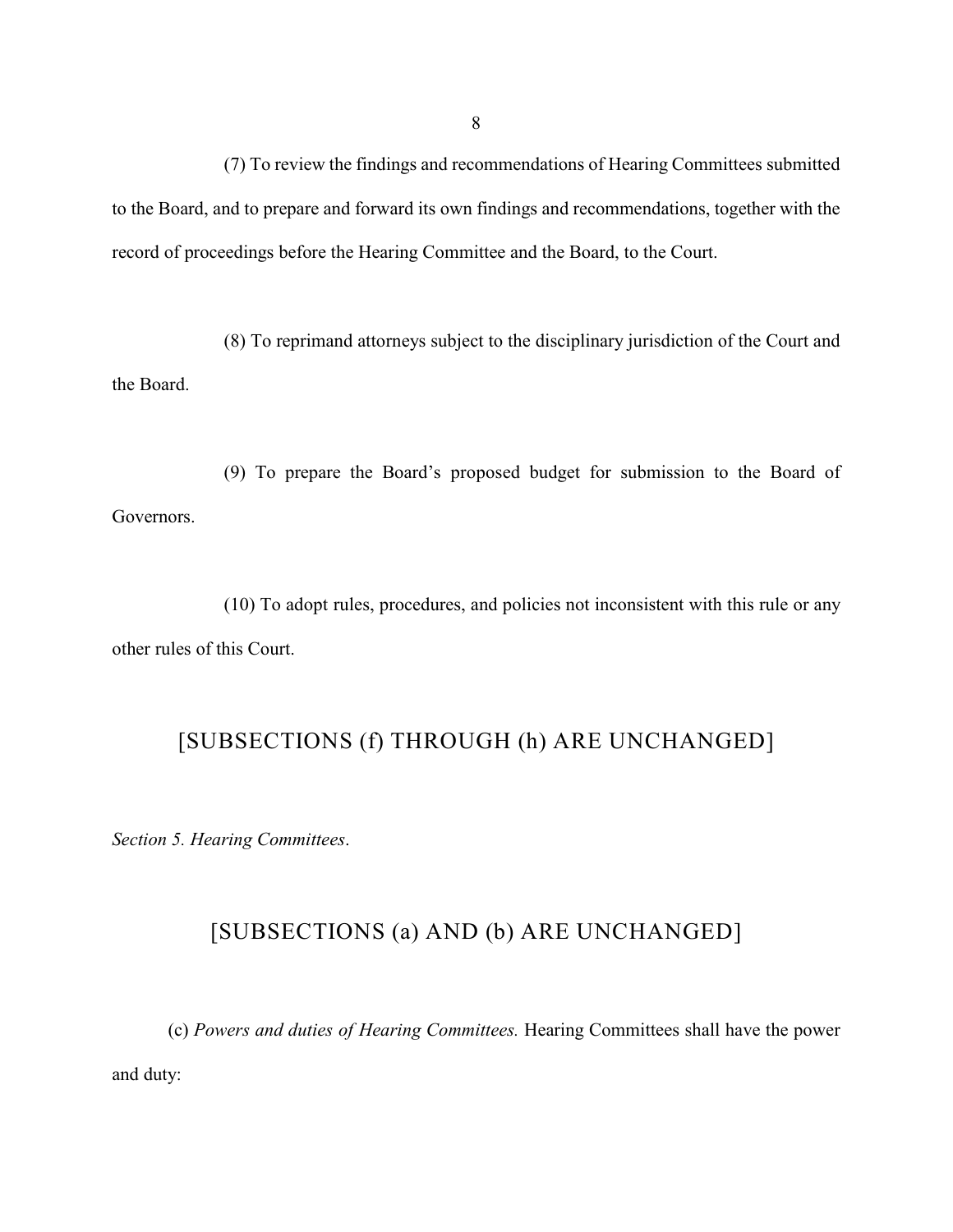(1) Upon assignment by the Executive Attorney, to conduct hearings on formal charges of misconduct**, a proposed negotiated disposition, or a contested petition for reinstatement** and on such other matters as the **Court or** Board may direct.

(2) To submit their findings and recommendations **on formal charges of misconduct** to the Board, together with the record of the hearing.

**(3) To submit their findings and recommendations to approve a negotiated disposition and their findings and recommendations in a contested reinstatement to the Court, together with the record of the hearing.**

### [SUBSECTIONS (d) AND (e) ARE UNCHANGED]

*Section 6. Bar Counsel*.

(a) *Powers and duties.* Bar Counsel shall have the power and duty:

(1) To employ and supervise such staff as may be necessary for the performance of Bar Counsel's duties, subject to budget limitations established by the Board.

(2) To investigate all matters involving alleged misconduct by an attorney subject to the disciplinary jurisdiction of this Court which may come to the attention of Bar Counsel or the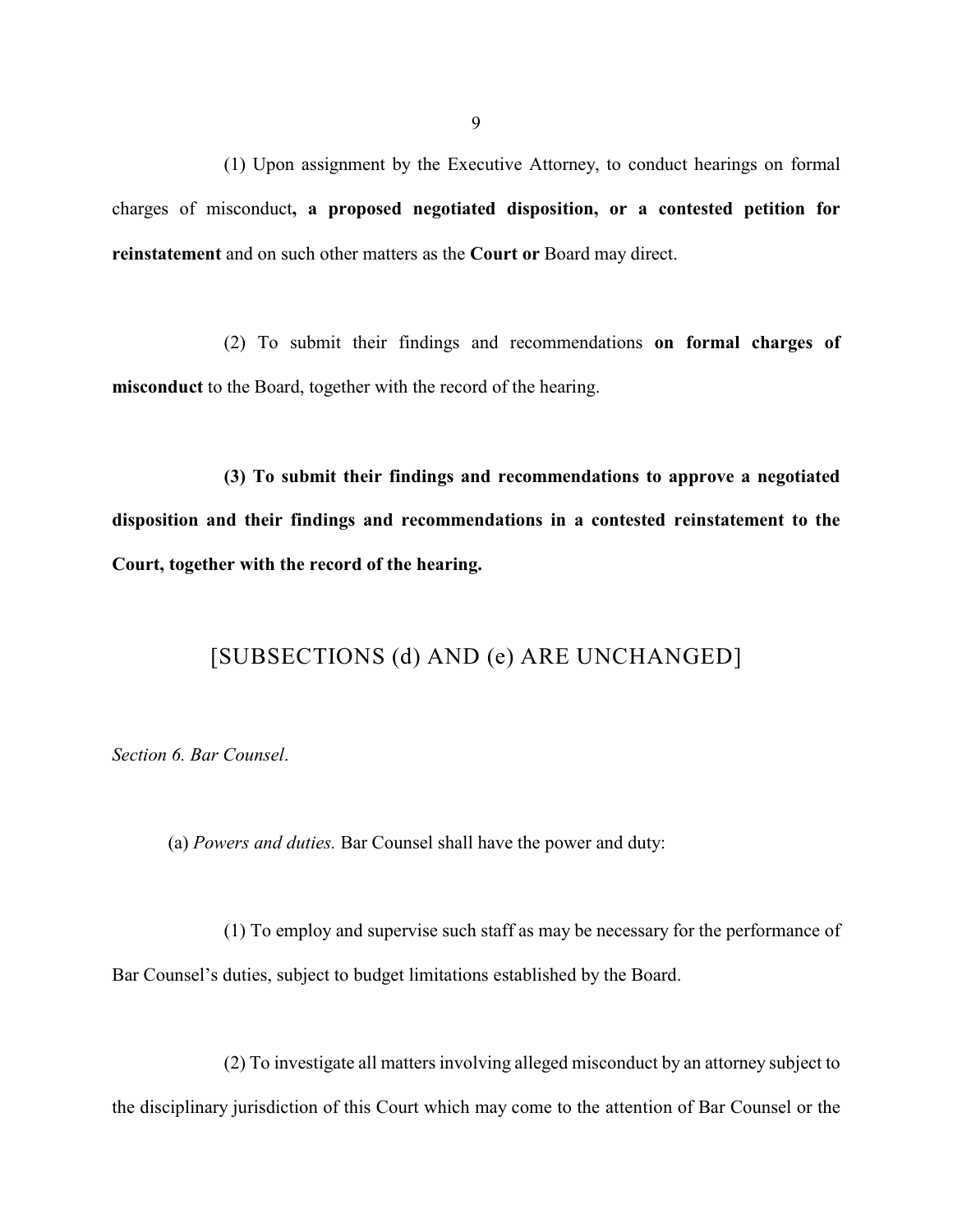Board from any source whatsoever, where the apparent facts, if true, may warrant discipline. Except in matters requiring dismissal because the complaint is clearly unfounded on its face or falls outside the disciplinary jurisdiction of the Court, no disposition shall be recommended or undertaken by Bar Counsel until the accused attorney shall have been afforded an opportunity to respond to the allegations.

(3) Upon prior approval of a Contact Member, to dispose of all matters involving alleged misconduct by an attorney subject to the disciplinary jurisdiction of the Court, by dismissal or informal admonition or by referral of charges**; or upon prior approval of a member of the Board on Professional Responsibility, by diversion; or by negotiated disposition.**

# [SUBSECTIONS (a)(4) THROUGH (b) ARE UNCHANGED]

*Section 7. The Executive Attorney*.

(a) *Powers and duties.* The Executive Attorney shall have the power and duty:

(1) To employ and supervise such staff as may be necessary for the performance of the Executive Attorney's duties, subject to budget limitations established by the Board.

(2) To assign, periodically and on a rotating basis, an attorney member of a Hearing Committee as a Contact Member to review and approve or suggest modifications of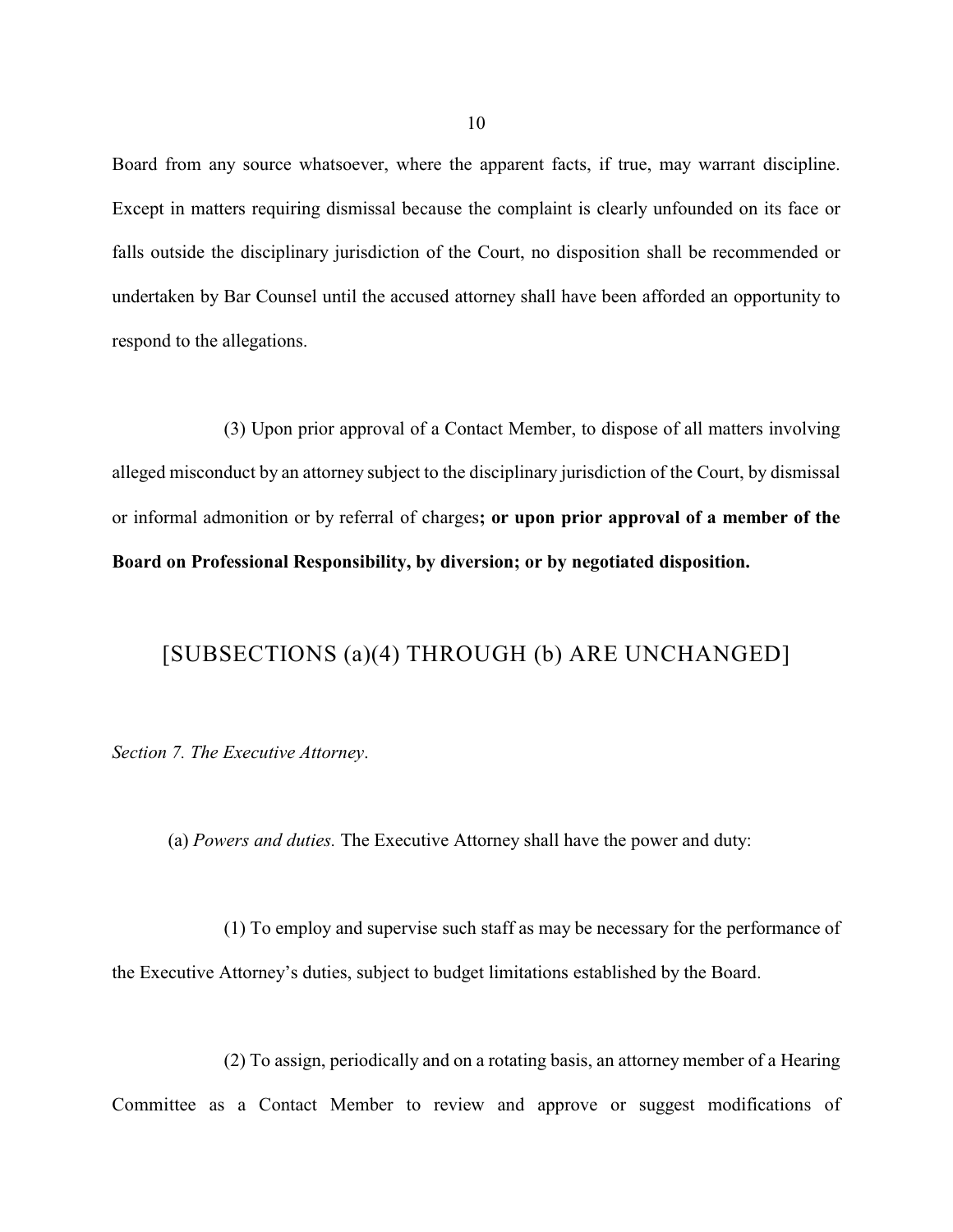recommendations by Bar Counsel for dismissals, informal admonitions, and the institution of formal charges.

(3) To assign formal charges**, a petition for negotiated disposition, and a contested petition for reinstatement** to a Hearing Committee.

(4) To maintain records of proceedings before Hearing Committees, the Board, and the Court.

(5) To forward to the Court the findings and recommendations of the Board **on formal charges of misconduct** together with the record of proceedings before the Hearing Committee and the Board.

**(6) To forward to the Court the Hearing Committee's recommendation to approve a negotiated disposition and its recommendation in a contested reinstatement, together with the record of proceedings before the Hearing Committee.**

(6) **(7)** To assist the Board in the performance of its duties as the Board from time to time may direct.

(7) **(8)** To act as Special Bar Counsel when appointed by the Board.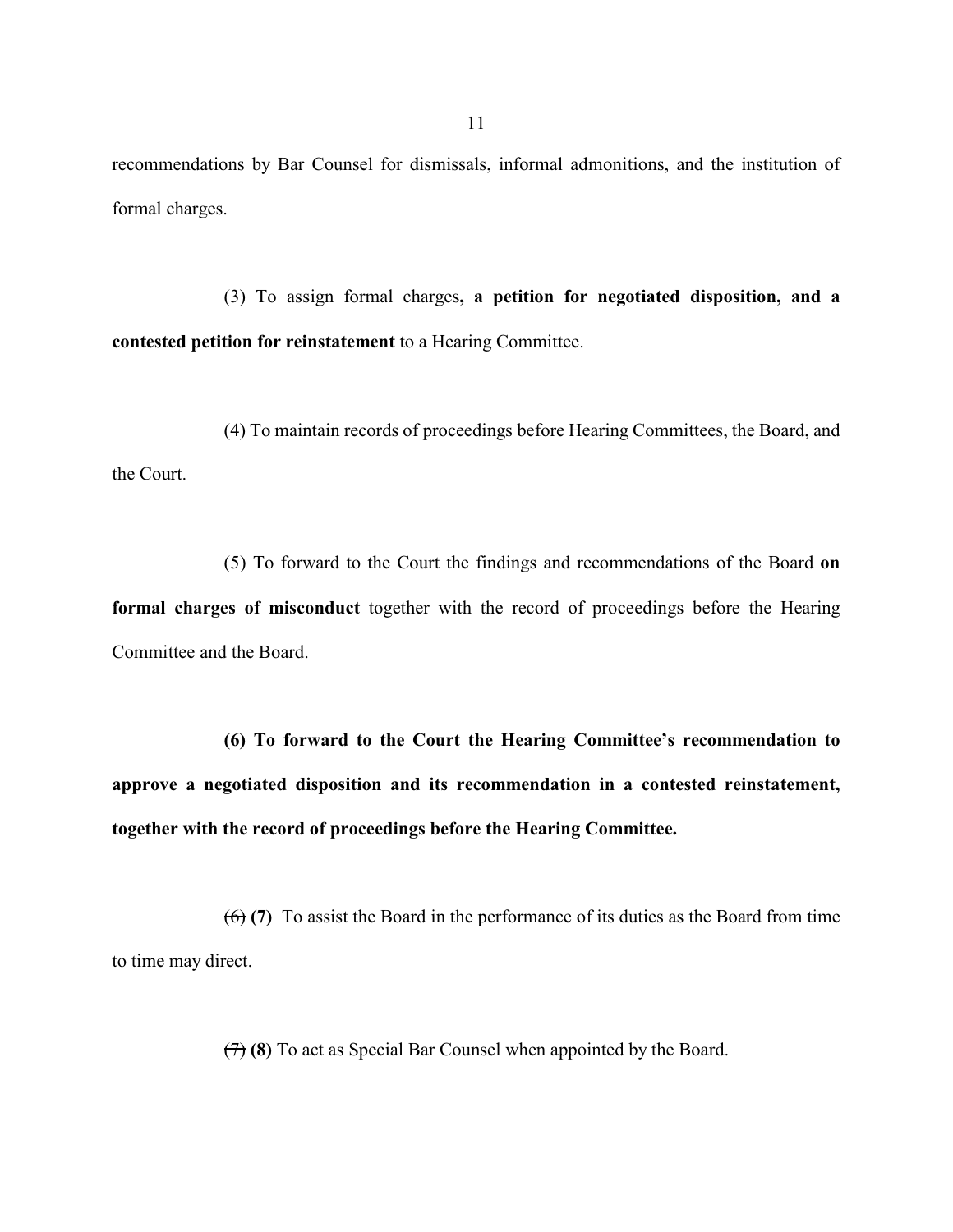(8) **(9)** To act as legal advisor to the Board.

(9) **(10)** To represent the Board in any court proceeding when designated by the Board to do so.

(10) **(11)** To argue before this Court the position of the Board, when designated by the Board to do so, in any case in which Bar Counsel disagrees with a report and recommendation of the Board.

(b) *Review by the Board.* Because the Executive Attorney is exercising the delegated authority of the Board, any decision or action by the Executive Attorney shall be subject to review by the Board in its discretion.

(c) *Prohibition of private practice.* The Executive Attorney shall not engage in the private practice of law, except that the Board may authorize a reasonable period of transition after appointment.

*Section 8. Investigations and hearings*.

## [SUBSECTIONS (a) THROUGH (d) ARE UNCHANGED]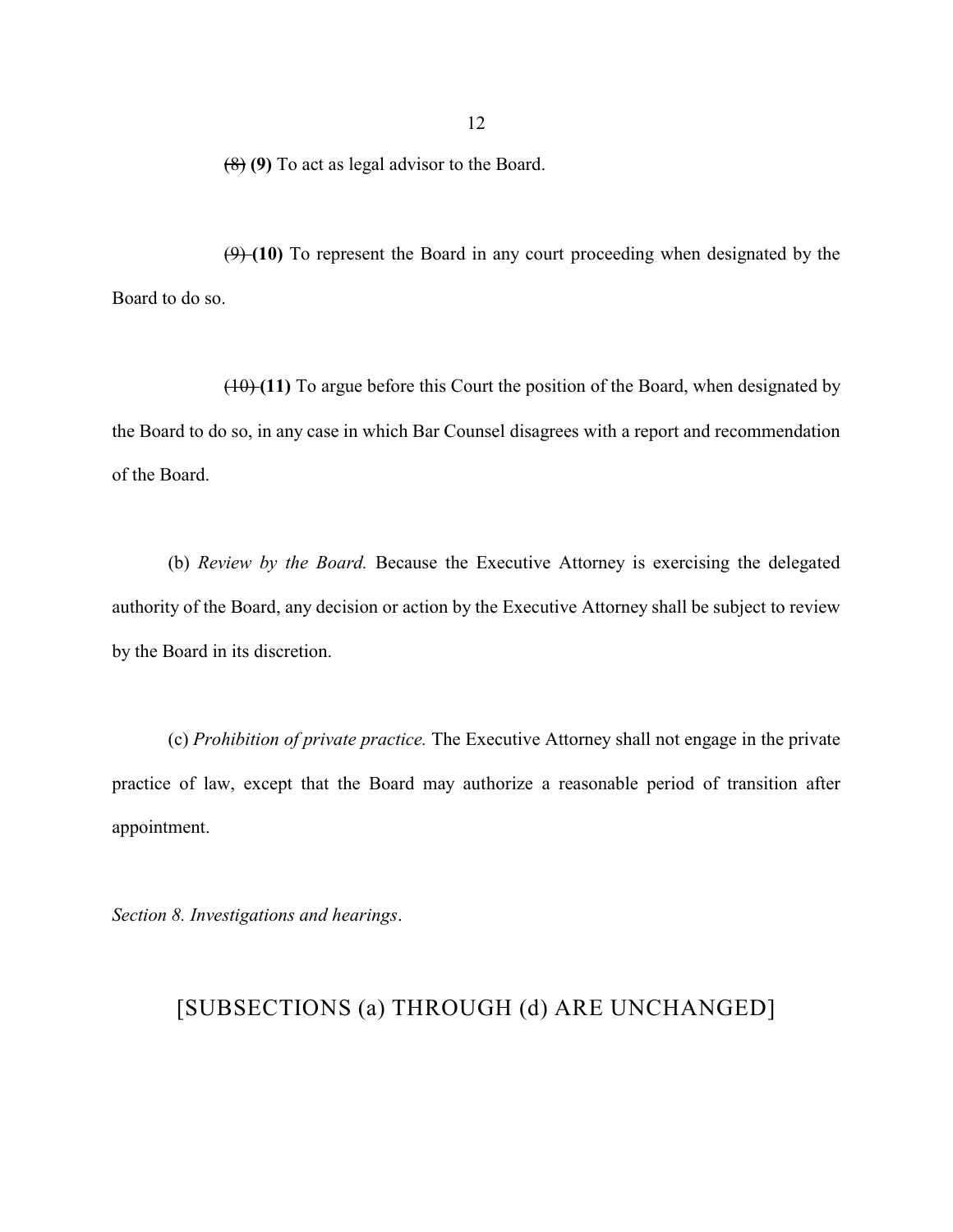(e) *Attorney's answer*. The attorney shall file an answer to the petition within twenty days after service of the petition unless the time is extended by the Hearing Committee Chairperson. The attorney shall serve a copy of the answer upon Bar Counsel and file the original with the Executive Attorney. If the attorney fails to file an answer within the time provided, the Hearing Committee Chairperson may authorize the filing of an answer at any time before the hearing upon a showing of mistake, inadvertence, surprise, or excusable neglect. The Board by rule shall establish procedures to be followed at the hearing if the attorney fails to file an answer at all, but any alleged disciplinary violation shall nevertheless be proved affirmatively by evidence under oath.

### (f) *Discovery Failure to answer and default***.**

**Notwithstanding any action taken pursuant to section 3 (c), if the attorney fails to answer a petition as provided by section 8 (e) of this rule, Bar Counsel may file a motion for default with the Hearing Committee to which the matter has been assigned; the motion must be supported by sworn proof of the charges in the specification and by proof of actual notice of the petition or proper publication as approved by the Court. The Hearing Committee Chairperson may enter an order of default and the petition shall be deemed admitted subject to ex parte proof by Bar Counsel sufficient to prove the allegations, by clear and convincing evidence, based upon documentary evidence, sworn affidavits, and/or testimony. Bar Counsel shall notify the attorney of the entry of a default order.**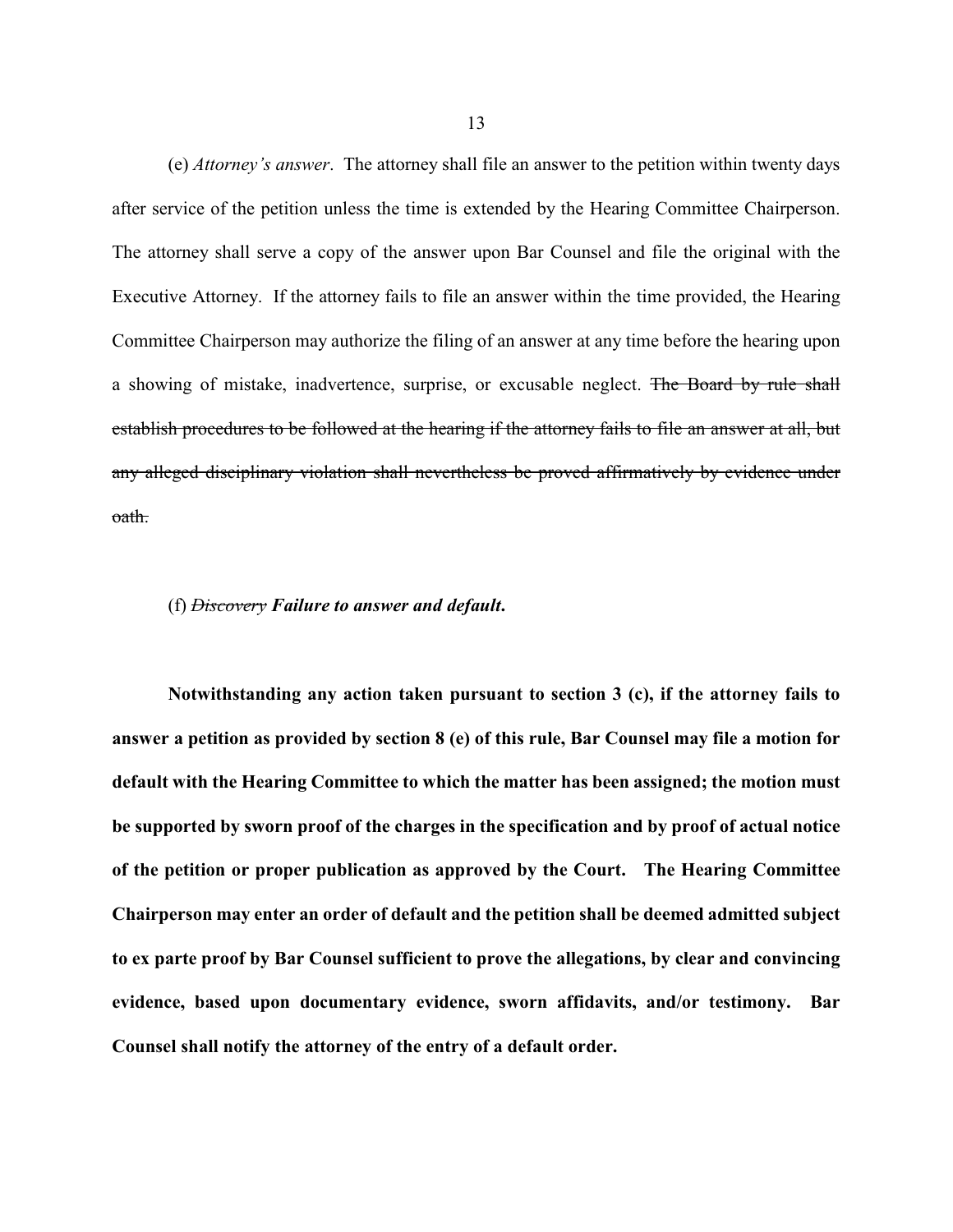**An order of default is limited to the allegations set forth in Bar Counsel's petition and shall be included in the Hearing Committee's report and recommendation filed with the Board. The Hearing Committee shall issue its report and recommendation based upon the documentary evidence, sworn affidavits, or testimony presented by Bar Counsel, and the report shall set forth proposed findings of fact and conclusions of law.**

**An order of default shall be vacated if, within thirty days of issuance of the Hearing Committee's report, the attorney files a motion with the Hearing Committee showing good cause why the order should be set aside. Thereafter, the Board may vacate the order only upon a showing that failure to do so would result in a manifest injustice.**

(g) *Discovery*. The attorney shall have the right to reasonable discovery in accordance with rules promulgated by the Board. Rulings with respect to such discovery proceedings shall be made by the Chairperson of the Hearing Committee to which the matter has been assigned for hearing or by the Chairperson of the Board. Objections to such rulings shall be preserved and may be raised upon appeal to the Board from the final action of the Hearing Committee. No interlocutory appeals shall be permitted.

(g **h**) *Prehearing conference*. In the discretion of the Hearing Committee Chairperson, a prehearing conference may be ordered for the purpose of obtaining admissions or otherwise narrowing the issues presented by the pleadings. The conference may be held before the Hearing Committee Chairperson or any member of the Committee designated by its Chairperson.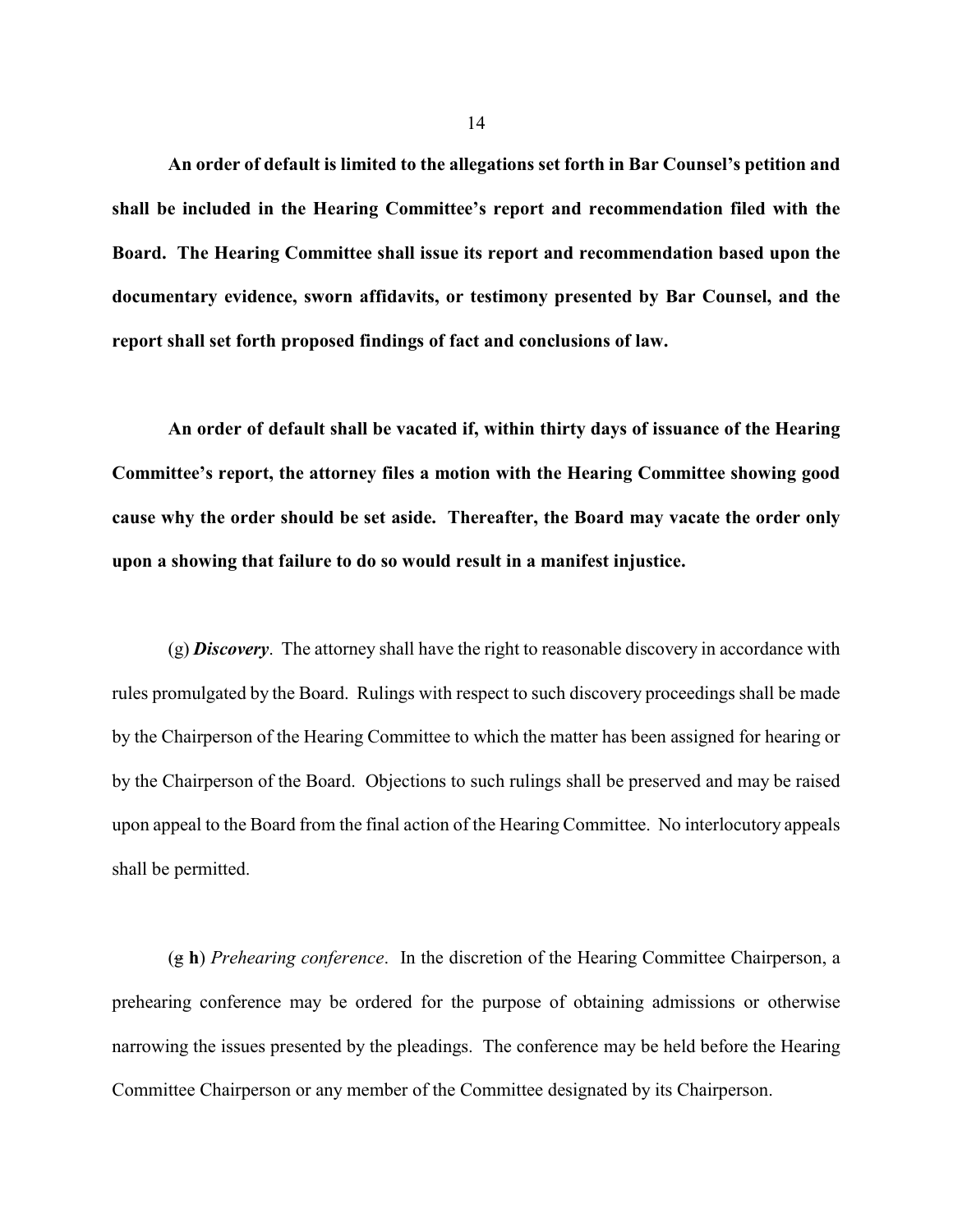(h **i**) *Conduct of hearings*. A Hearing Committee shall conduct its hearings in accordance with rules promulgated by the Board.

*Section 8.1. Diversion*.

(a) *Availability of diversion.*

Subject to the limitations herein, diversion may be offered by Bar Counsel to an attorney under investigation for a disciplinary violation.

(b) *Limitations on diversion*.

Diversion shall be available in cases of alleged minor misconduct, but shall not be available where:

(1) the alleged misconduct resulted in, or is likely to result in, prejudice to a client or another person;

(2) discipline previously has been imposed or diversion previously has been offered and accepted, unless Bar Counsel finds the presence of exceptional circumstances justifying a waiver of this limitation;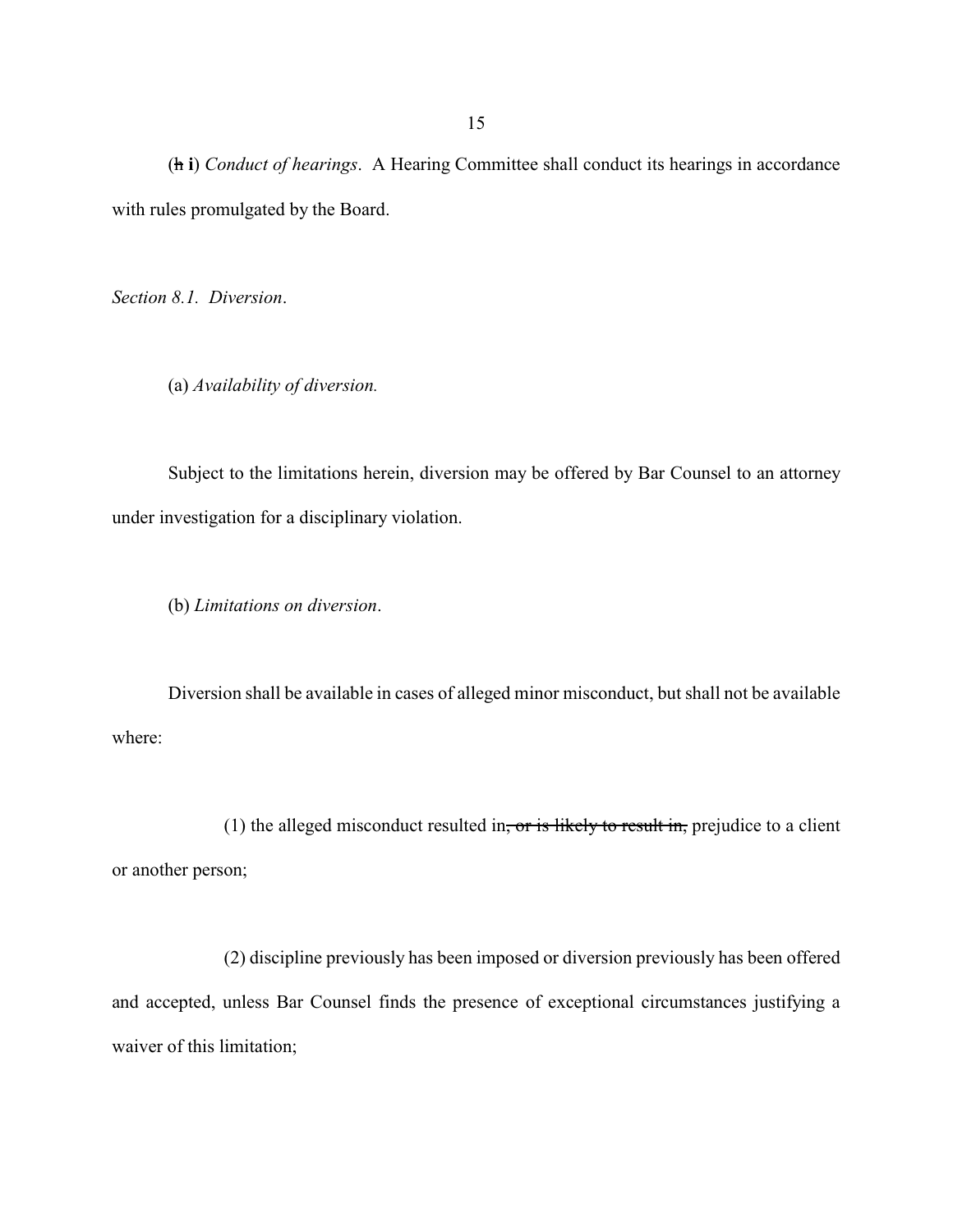(3) the alleged misconduct involves fraud, dishonesty, deceit, misappropriation or conversion of client funds or other things of value, or misrepresentation; or

(4) the alleged misconduct constitutes a criminal offense under applicable law**, except for the offenses of driving under the influence and operating a motor vehicle while impaired (or a similar conviction in another jurisdiction)**.

### [SUBSECTIONS (c) THROUGH (e) ARE UNCHANGED]

*Section 9. Post-hearing proceedings.*

(a) *Hearing Committee report.* Within sixty **120** days after the conclusion of its hearing, the Hearing Committee shall in every case submit to the Board a report containing its findings and recommendation, together with a record of its proceedings and the briefs of the parties, if any were submitted. The record shall include a transcript of the hearing.

### [SUBSECTIONS (b) THROUGH (f) ARE UNCHANGED]

**(g)** *Suspension pending final action by the Court***.**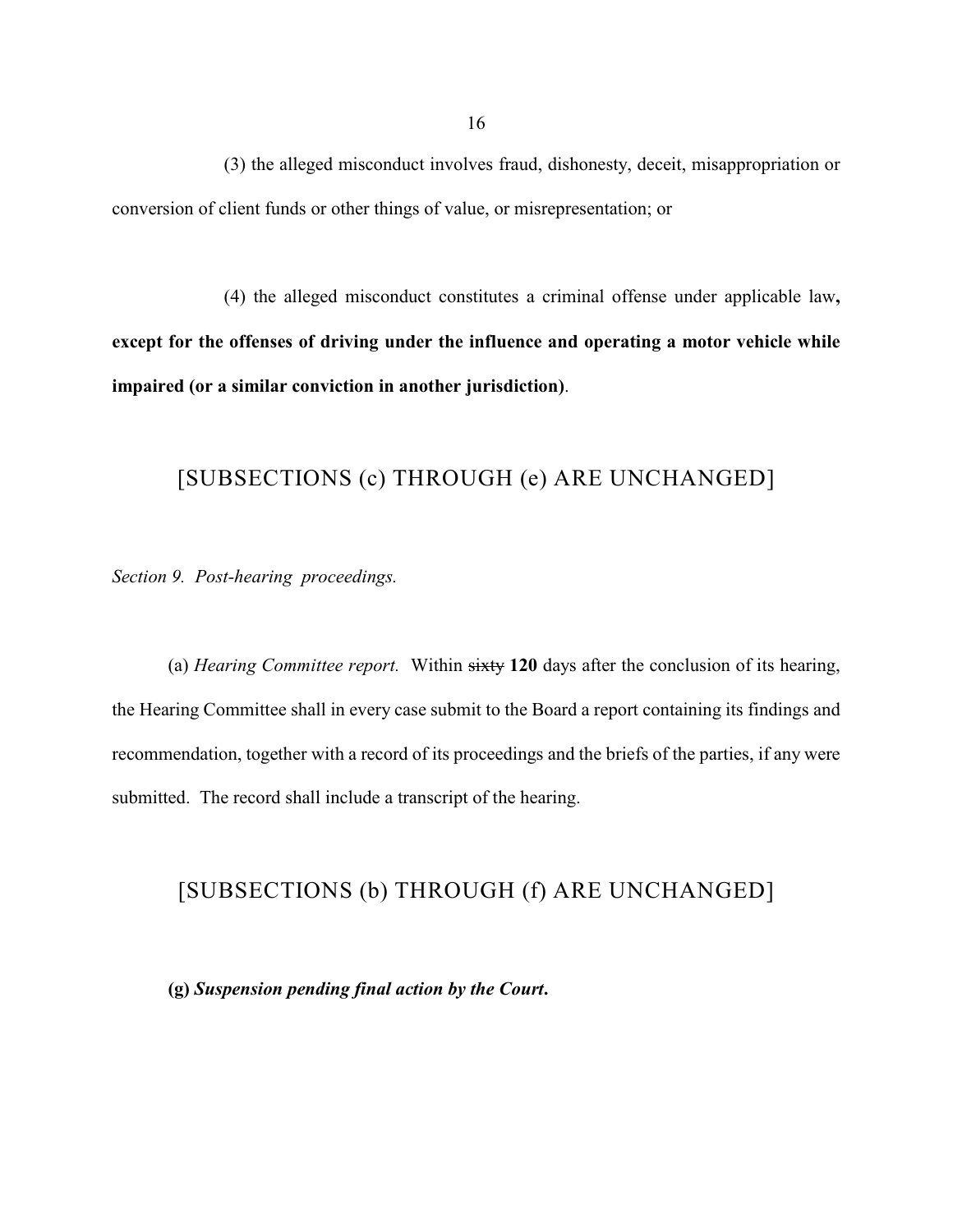**(1) Upon receipt of a report from the Board recommending discipline in the form of disbarment, suspension requiring proof of fitness as a condition of reinstatement, or suspension of one year or more without a fitness requirement, the Court shall order the attorney to show cause within thirty days why the Court should not enter an order of suspension pending final action on the Board's recommendation. The attorney shall be required to show cause even if the Board recommends as discipline a partial (but not an entire) stay of the suspension in favor of probation. Unless the Court requests, Bar Counsel need not reply to the attorney's response. To prevent suspension under this subsection, the attorney shall have the burden of demonstrating a substantial likelihood of success with respect to the exceptions the attorney has taken to the Board's report.** 

**(2) If the attorney does not make the showing required by subsection (g)(1) of this section, or if the attorney has not responded to the show cause order in the time required, the Court shall impose interim discipline as follows pending final action on the Board's recommendation:**

**(a) If the Board has recommended disbarment or suspension requiring proof of fitness to practice law as a condition of reinstatement, the Court shall enter an order suspending the attorney from the practice of law in the District of Columbia.**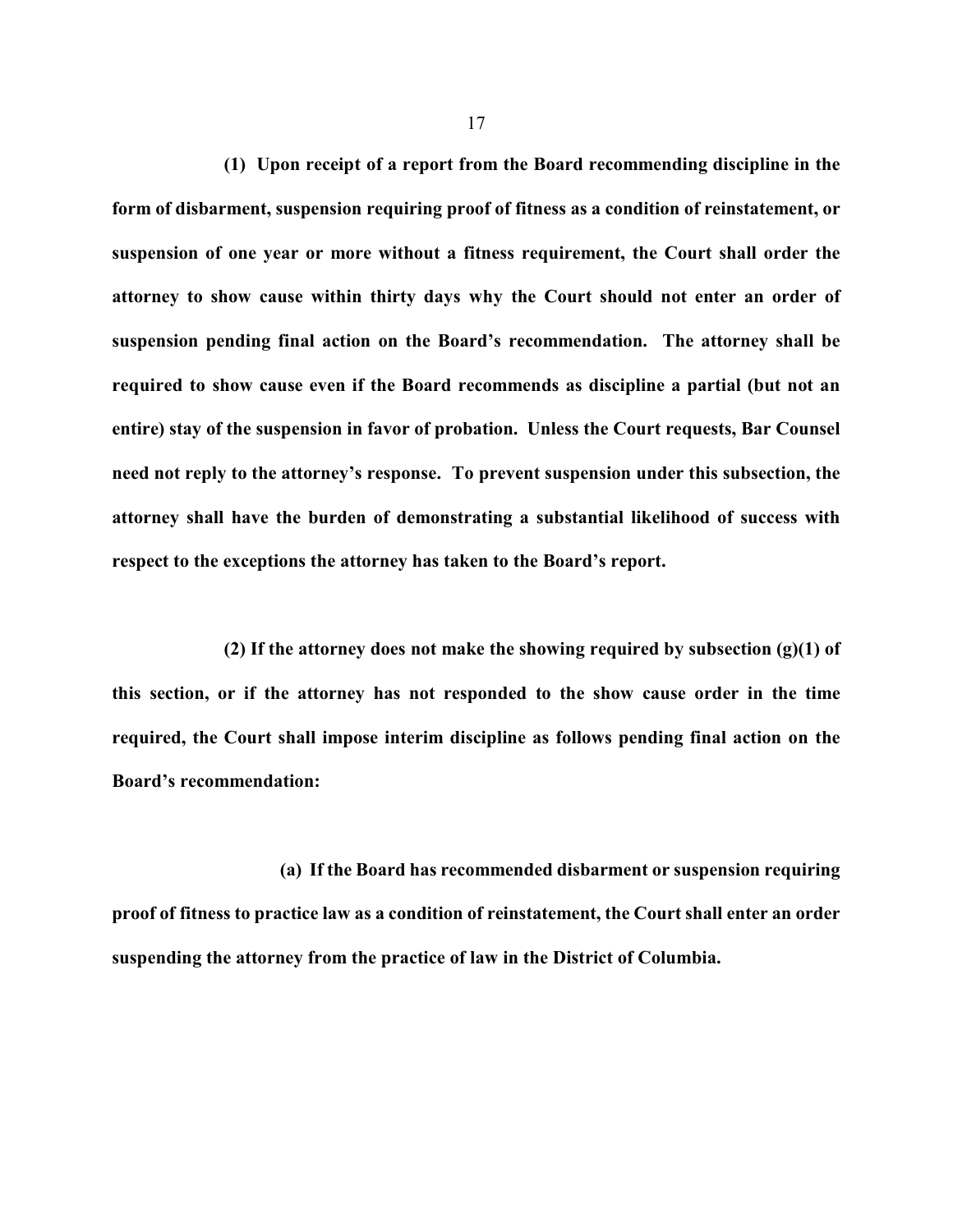**(b) If the Board has recommended suspension of one year or more without requiring proof of fitness as a condition of reinstatement, the Court shall enter an order imposing the discipline recommended by the Board.** 

**(3) Any suspension imposed under this subsection will not limit the authority of the Court to impose greater or lesser discipline than that recommended by the Board.**

**(4) Suspension under this subsection shall take effect as provided in subsection 14 (f), and an attorney suspended under this subsection shall comply with the requirements of section 14 of this rule.**

(g**h**) *Proceedings before the Court.*

(1) Upon the filing of exceptions under subsection (e) or subsection (f) of this section, and in all cases arising under section 8 in which the Board's recommended sanction includes a requirement that the attorney make a showing of fitness before reinstatement, the Court shall schedule the matter for consideration in accordance with applicable court procedures. If the matter has come before the Court under subsection (f) of this section, the Court may order the Board to file a report setting forth its findings of fact and the reasons for its decision. Upon conclusion of the proceedings, or upon consideration of the report if no exceptions are filed, the Court shall enter an appropriate order as soon as the business of the Court permits. In determining the appropriate order, the Court shall accept the findings of fact made by the Board unless they are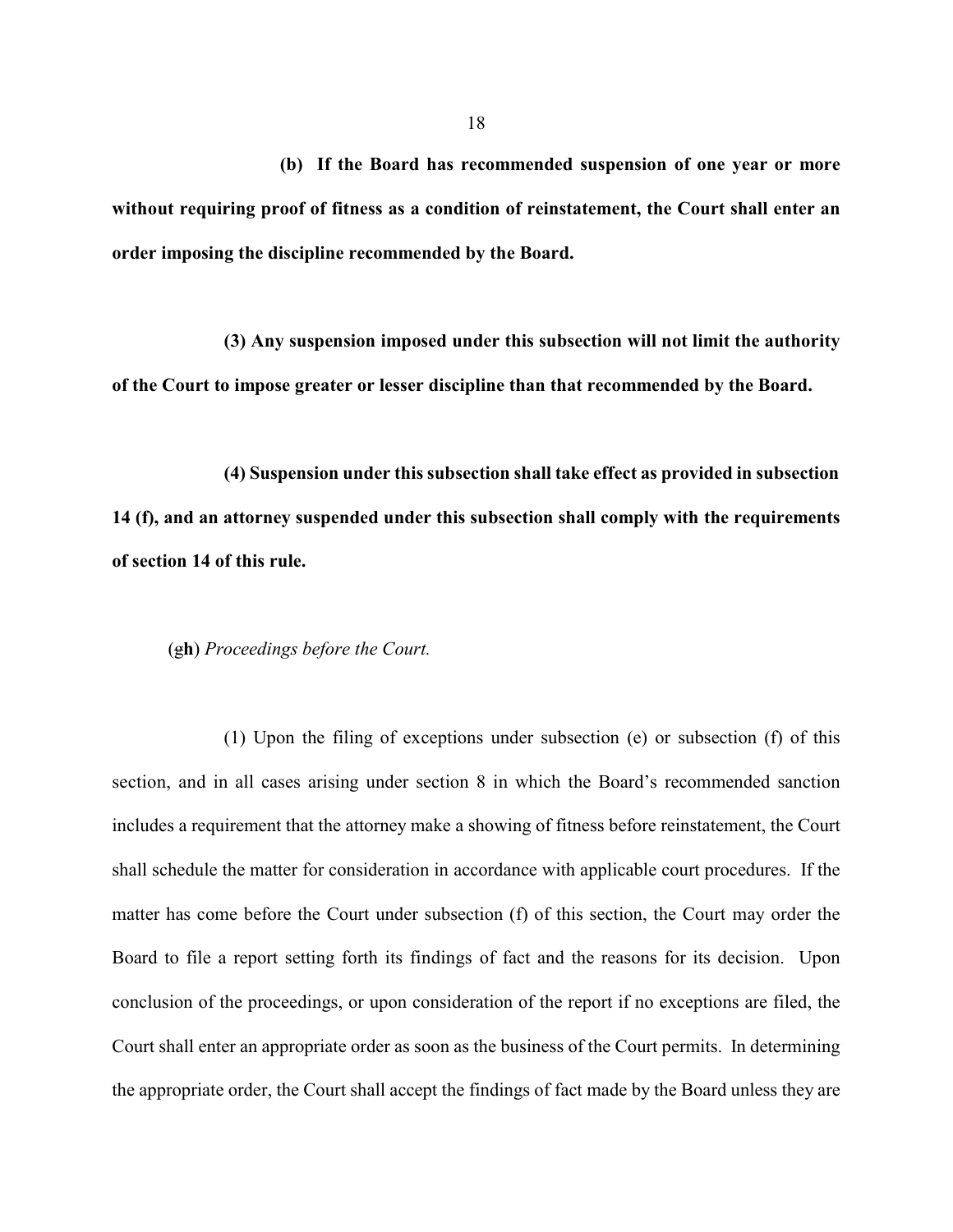unsupported by substantial evidence of record, and shall adopt the recommended disposition of the Board unless to do so would foster a tendency toward inconsistent dispositions for comparable conduct or would otherwise be unwarranted. Unpublished opinions in disciplinary cases decided on or after April 1, 1991, shall not be deemed binding precedent by the Court except as to appropriateness of sanctions.

(2) When**Other than as provided in subsection (g) of this section, if** no exceptions are filed (save for cases arising under section 8 in which the Board's recommended sanction includes a requirement that the attorney make a showing of fitness before reinstatement, and save for any case in which the Court directs otherwise)**to the Board's report**, the Court will enter an order imposing the discipline recommended by the Board upon the expiration of the time permitted for filing exceptions.

(h**i**) *Counsel in disciplinary matters before the Court.* Proceedings before the Board and the Court shall be conducted by Bar Counsel. If Bar Counsel disagrees with the findings or recommendation of the Board, the position of the Board may be presented before the Court, upon request of the Board, by the Executive Attorney or other counsel. The Court in its discretion may appoint an attorney to present the views of a minority of the Board.

(i**j**) *Court review of final actions by the Board.* In any disciplinary proceeding in which a dismissal, an informal admonition, or a reprimand is contemplated or effected, the Court shall have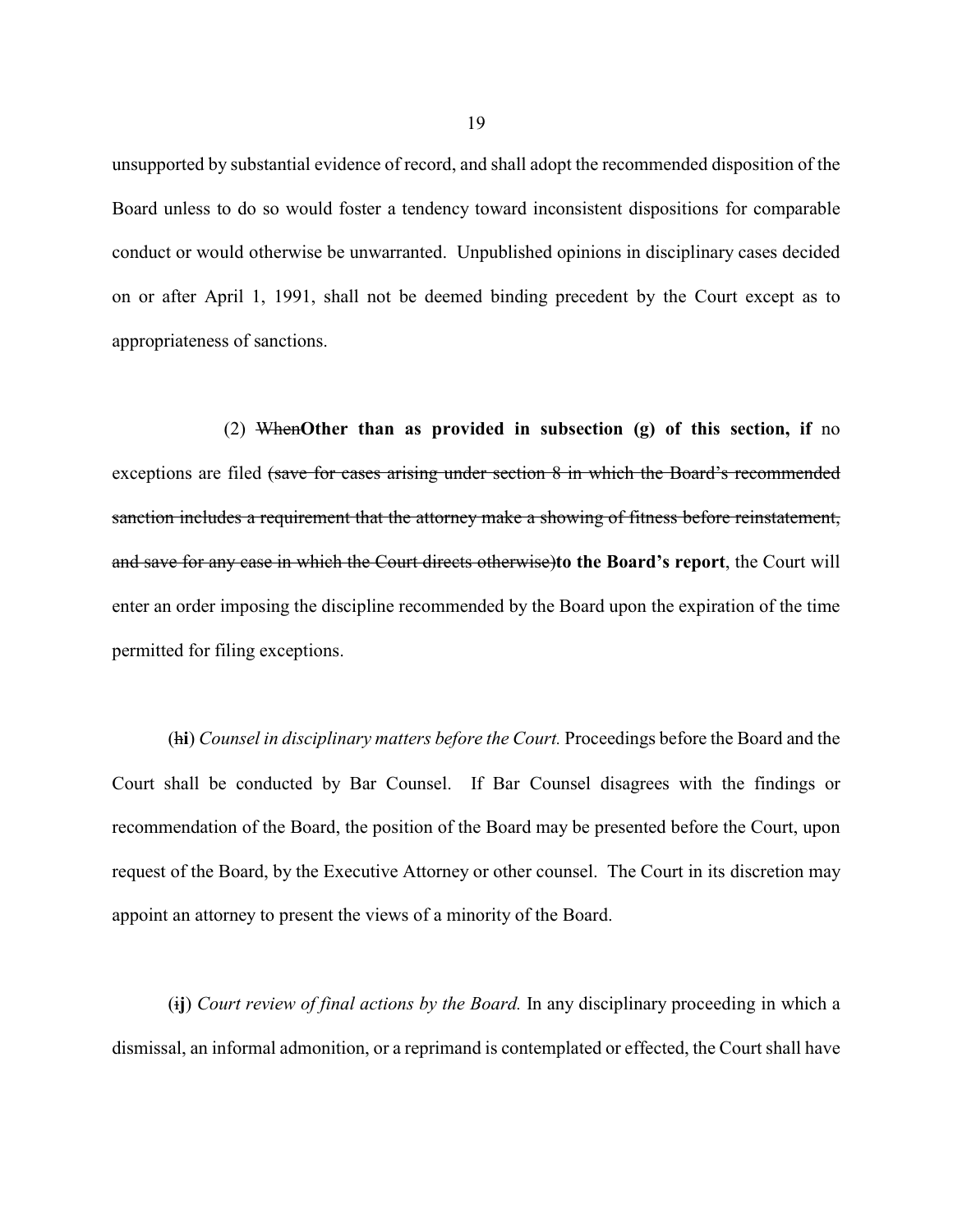the right to review the matter on its own motion and to enter an appropriate order, including an order directing further proceedings.

*Section 10. Disciplinary proceedings based upon conviction of crime.*

# [SUBSECTIONS (a) THROUGH (c) ARE UNCHANGED]

(d) *Action by the Board—Serious crimes.* Upon receipt of a certified copy of a court record demonstrating that an attorney has been found guilty of a serious crime or has pleaded guilty or *nolo contendere* to a charge of serious crime, or any crime that appears to be a serious crime as defined in subsection (b) of this section, Bar Counsel shall initiate a formal proceeding in which the sole issue to be determined shall be the nature of the final discipline to be imposed. However, if the Court determines under subsection (c) of this section that the crime is not a serious crime, the proceeding shall go forward on any charges under the Code of Professional Responsibility **Rules of Professional Conduct** that Bar Counsel may institute. A disciplinary proceeding under this subsection may proceed through the Hearing Committee to the Board, and the Board may hold such hearings and receive such briefs and other documents as it deems appropriate, but the proceeding shall not be concluded until all direct appeals from conviction of the crime have been completed.

## [SUBSECTIONS (e) THROUGH (g) ARE UNCHANGED]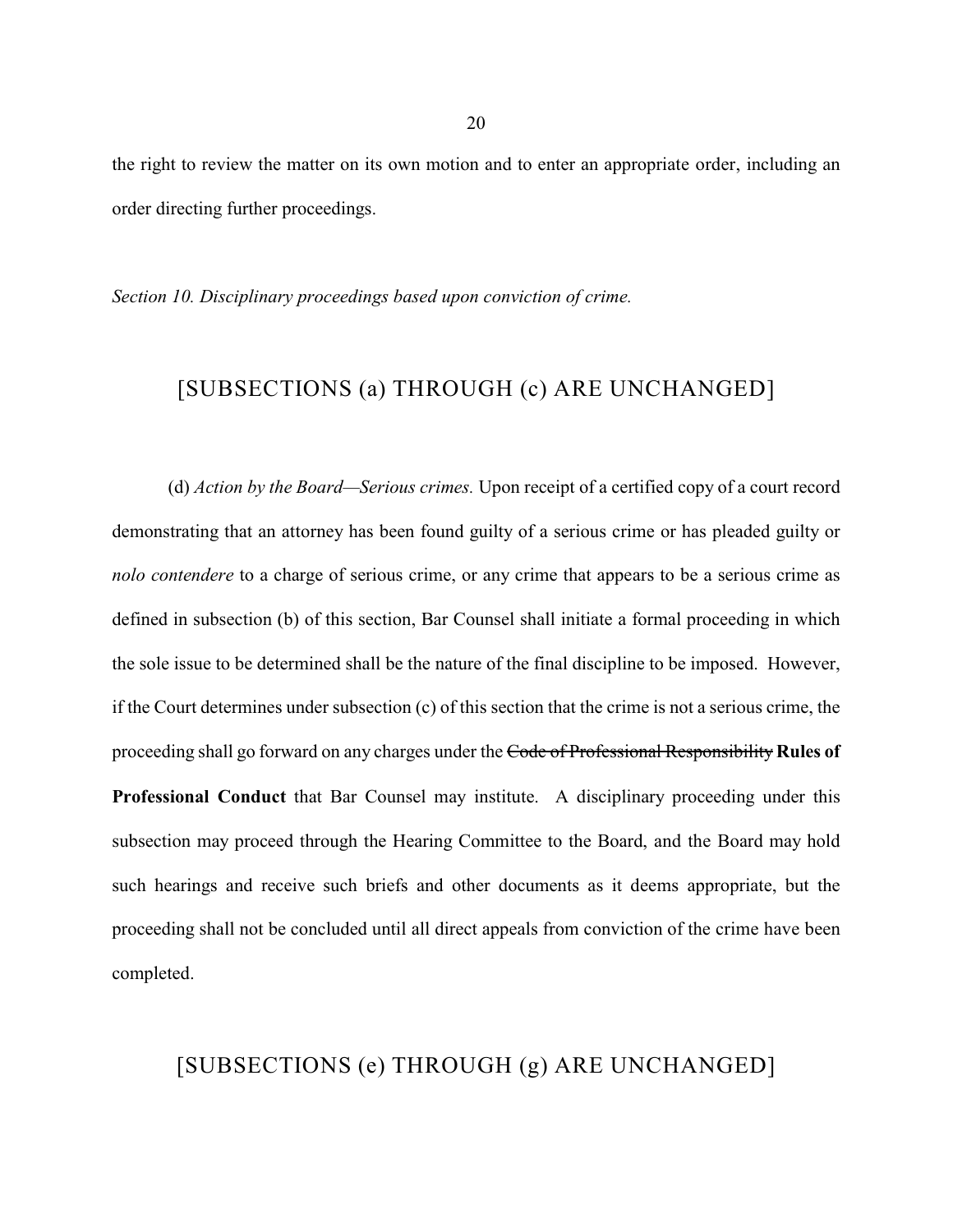*Section 11. Reciprocal discipline*.

(a) *Definition.* As used in this section,

### (1**) "state" shall mean any state, territory, or possession of the United States.**

**(2)** "disciplining court" shall include**mean (a)** any court of the United States as defined in Title 28, Section 451 of the United States Code,**; (b)** the highest court of any state, territory, or possession of the United States,**;** and **(c)** any other agency**, commission,** or tribunal with authority to disbar or suspend an attorney from the practice of law in any state, territory, or possession of the United States**, however denominated, that is authorized to impose discipline effective throughout a state**.

#### (b) *Notification.*

It shall be the duty of Bar Counsel to obtain copies of all orders of discipline from other disciplining courts. Upon learning that an attorney subject to the disciplinary jurisdiction of this Court has been disciplined by another disciplining court, Bar Counsel shall obtain a certified copy of the disciplinary order and file it with the Board and with this Court. In addition, any attorney subject to the disciplinary jurisdiction of this Court, upon being subjected to professional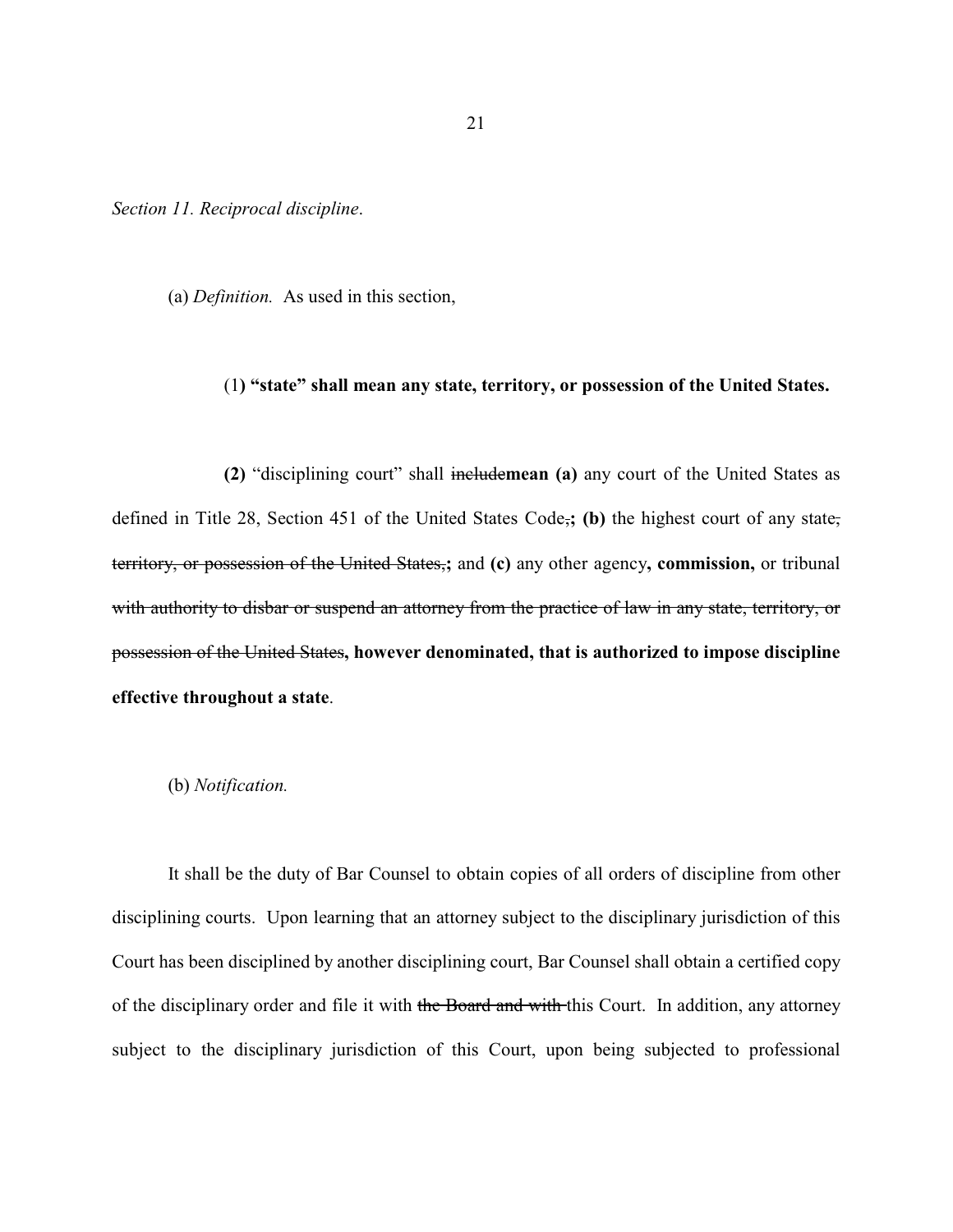disciplinary action by a**another** disciplining court outside the District of Columbia or by another court in the District of Columbia, shall promptly inform Bar Counsel of such action **in writing**.

(c) *Standards for reciprocal discipline*.

**Reciprocal discipline may be imposed whenever an attorney has been disbarred, suspended, or placed on probation by another disciplining court. It shall not be imposed for sanctions by a disciplining court such as public censure or reprimand that do not include suspension or probation. For sanctions by another disciplining court that do not include suspension or probation, the Court shall order publication of the fact of that discipline by appropriate means in this jurisdiction.**

Reciprocal discipline shall be imposed unless the attorney demonstrates to the Court, by clear and convincing evidence, that:

(1) The procedure elsewhere was so lacking in notice or opportunity to be heard as to constitute a deprivation of due process; or

(2) There was such infirmity of proof establishing the misconduct as to give rise to the clear conviction that the Court could not, consistently with its duty, accept as final the conclusion on that subject; or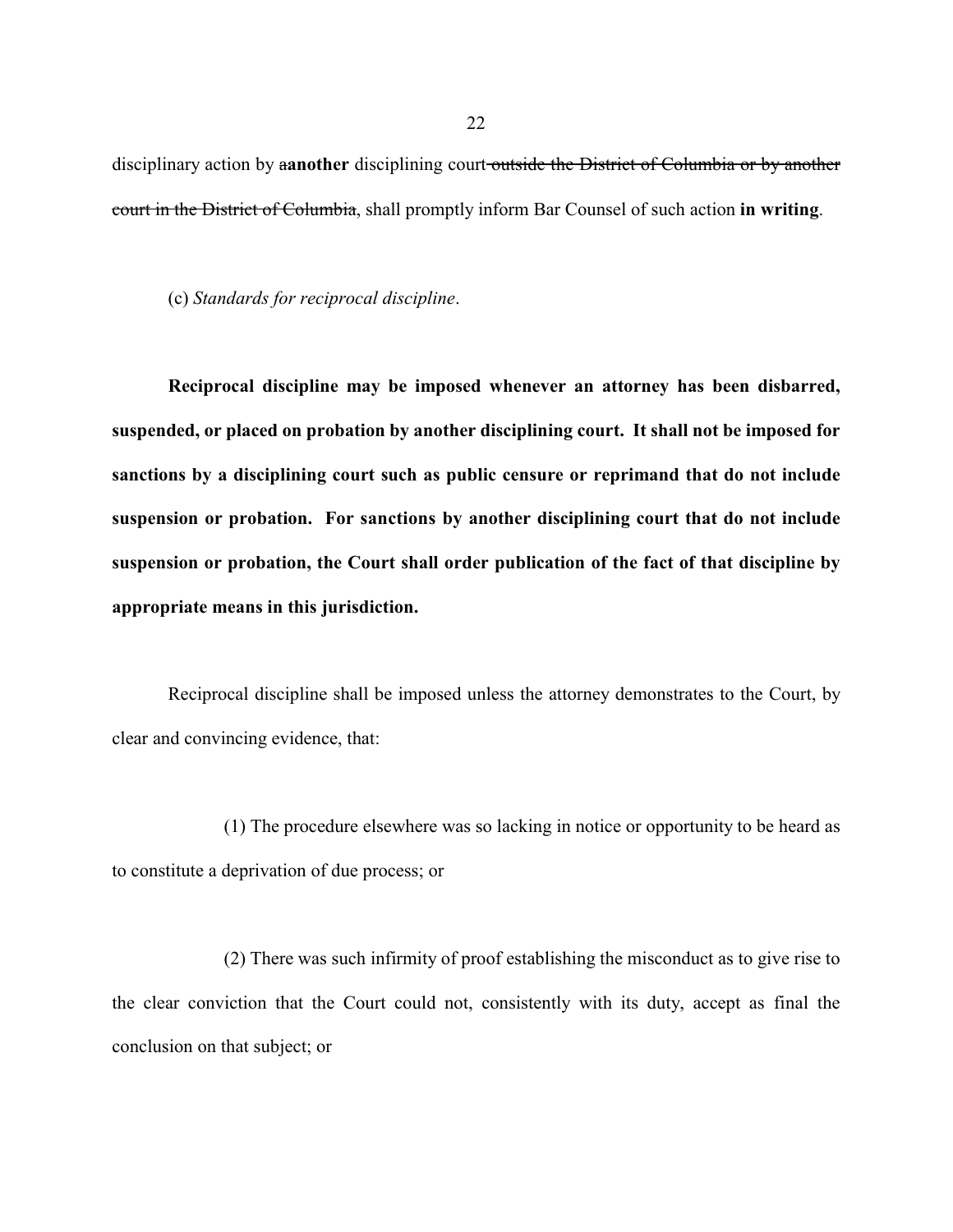(3) The imposition of the same discipline by the Court would result in grave injustice; or

(4) The misconduct established warrants substantially different discipline in the District of Columbia; or

(5) The misconduct elsewhere does not constitute misconduct in the District of Columbia.

Unless there is a finding by the Board**Court** under (1), (2), or (5) of this subsection, that is accepted by the Court, a final determination by a**another** disciplining court outside the District of Columbia or by another court in the District of Columbia that an attorney has been guilty of professional misconduct shall conclusively establish the misconduct for the purpose of a reciprocal disciplinary proceeding in this Court.

(d) *Temporary suspension and show cause order.* Upon receipt of a certified copy of an order demonstrating that an attorney subject to the disciplinary jurisdiction of this Court has been suspended or disbarred by a disciplining court outside the District of Columbia or by another court in the District of Columbia, the Court shall forthwith enter an order suspending the attorney from the practice of law in the District of Columbia pending final disposition of any reciprocal disciplinary proceeding, and directing the attorney to show cause within thirty days from the date of the order why the identical discipline should not be imposed. The attorney's response to the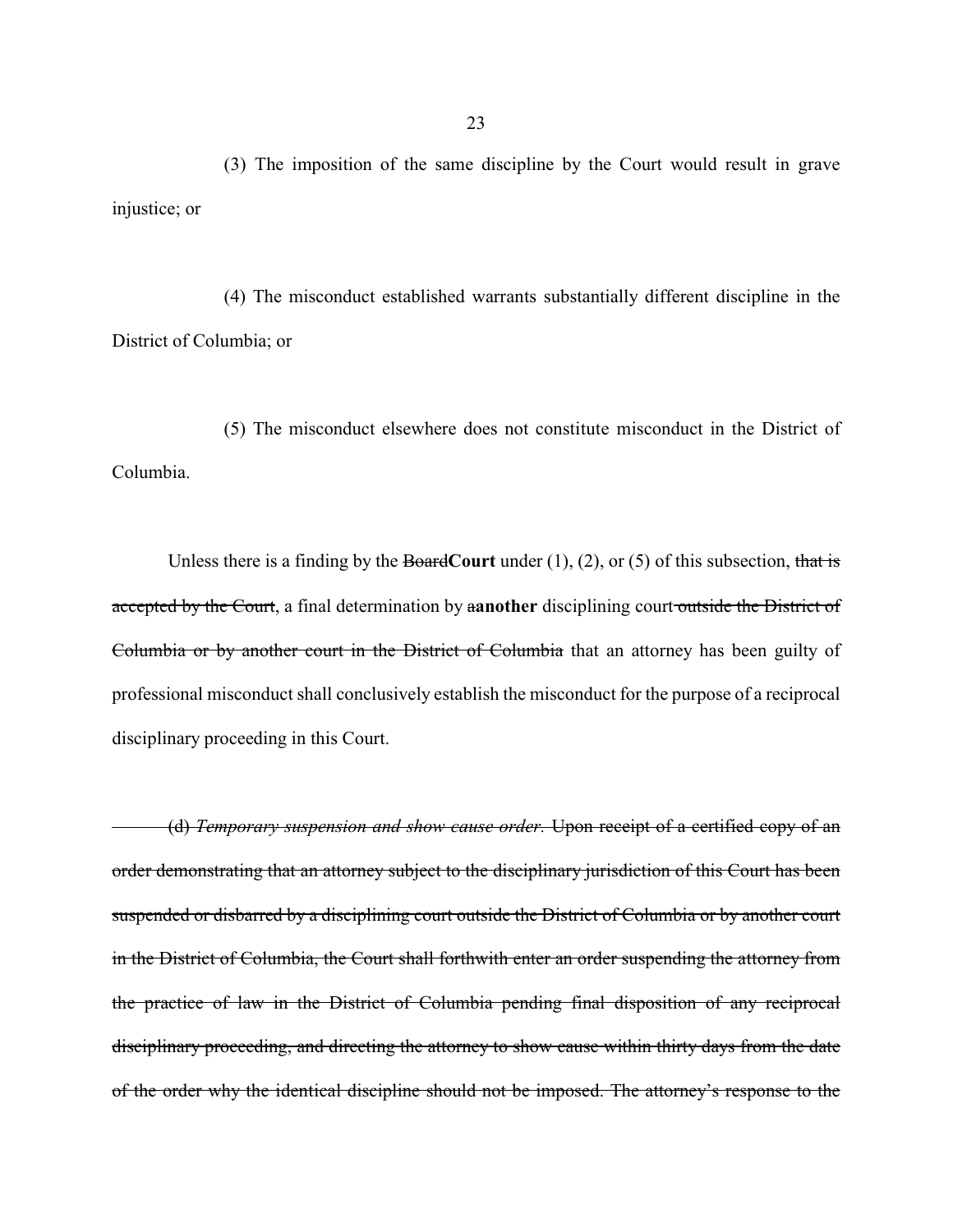order to show cause shall be filed with the Board, which for good cause shown may extend the time for filing a response for a period not to exceed thirty days.

(e) *Recommendation by the Board.* Promptly after the attorney's response to the order to show cause is filed or, if no response is filed, promptly after the time for filing a response has expired, the Board shall recommend to the Court whether reciprocal discipline should be imposed. If no order to show cause has been issued, the Board shall recommend to the Court whether reciprocal discipline should be imposed promptly after receiving a certified copy of an order demonstrating that an attorney subject to the disciplinary jurisdiction of this Court has been subjected to professional disciplinary action, other than suspension or disbarment, by a disciplining court outside the District of Columbia or by another court in the District of Columbia. A copy of the Board's recommendation shall be served on the attorney. If the Board recommends to the Court that reciprocal discipline be imposed, the attorney may file with the Court, within thirty days after service of the Board's recommendation, an opposition to the recommendation stating specific reasons why the imposition of reciprocal discipline would be unwarranted.

### (f) *Action by the Court.*

(1) When no opposition to the recommendation of the Board has been timely filed, and when the Court does not direct that the matter be considered under paragraph (2) of this subsection, the Court will enter an order imposing the discipline recommended by the Board upon the expiration of the time permitted for filing an opposition.

(2) In matters not falling under paragraph (1) of this subsection, the Court shall impose the identical discipline unless the attorney demonstrates, or the Court finds on the face of the record on which the discipline is predicated, by clear and convincing evidence, that one or more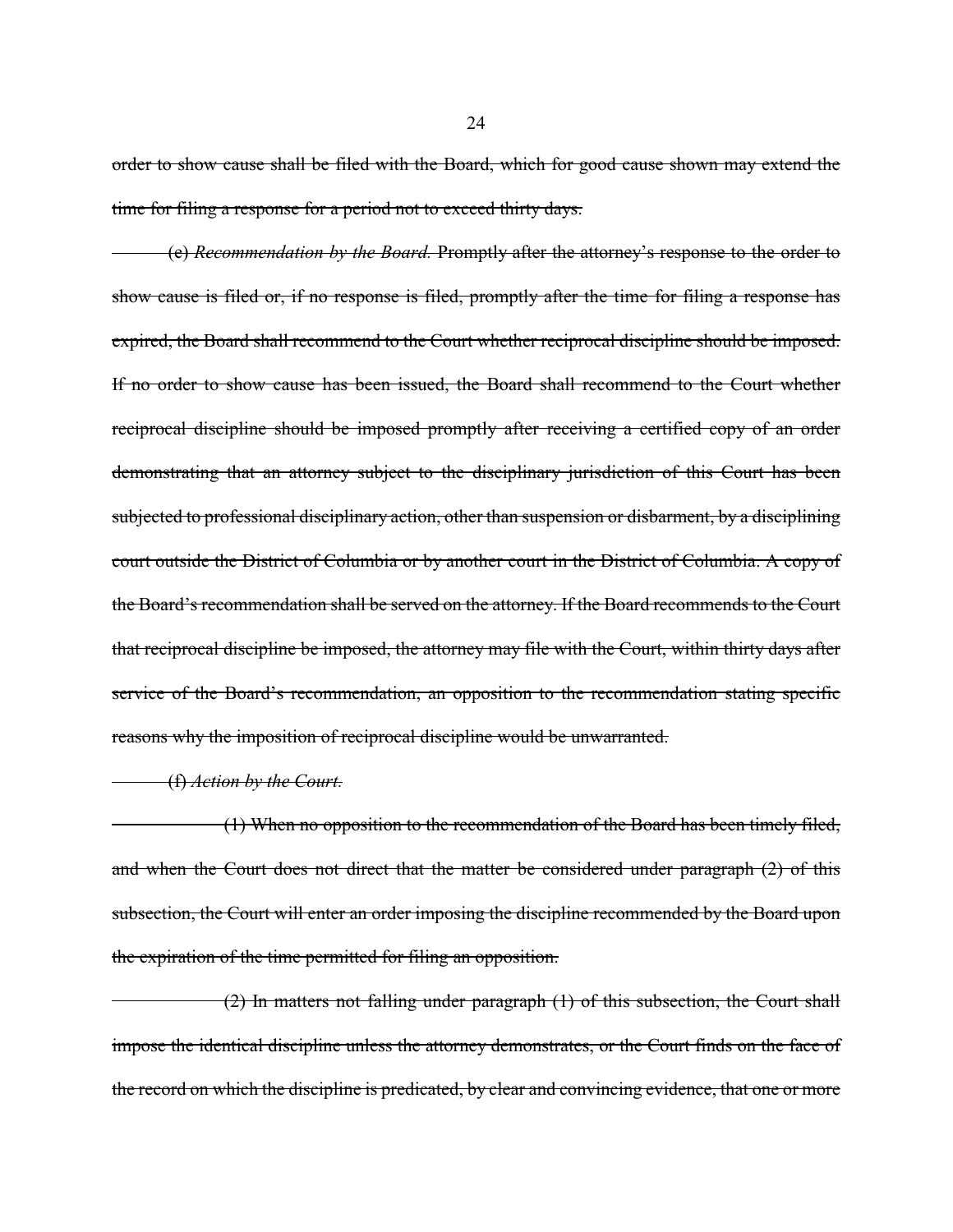of the grounds set forth in subsection (b) of this section exists. If the Court determines that the identical discipline should not be imposed, it shall enter such order as it deems appropriate, including referral of the matter to the Board for its further consideration and recommendation.

(g) *Action when reciprocal discipline is not recommended.* If the Board concludes that reciprocal discipline should not be imposed, it shall accept the facts found by the disciplining court unless it has made a finding under  $(1)$ ,  $(2)$ , or  $(5)$  of subsection  $(b)$  of this section. In the absence of such a finding, the Board shall either:

(1) report to the Court its recommendation as to the appropriate discipline, or

(2) refer the matter to a Hearing Committee for its recommendation as to the appropriate discipline, or

(3) direct Bar Counsel to institute such proceedings as may be appropriate. A copy of the Board's decision shall be served on the attorney. If the Board makes a recommendation to the Court under (1) above, the attorney may, within thirty days after service, file with the Court an opposition to the recommendation stating specific reasons why the imposition of reciprocal discipline would be unwarranted. If the Board makes a recommendation to the court under (1) or directs Bar Counsel to institute proceedings under (3) above, Bar Counsel may, within thirty days after service, file with the Court exceptions to the decision of the Board.

(h) *Effect of stay of discipline by disciplining Court.* If at any time the discipline imposed outside the District of Columbia or by another court in the District of Columbia is stayed, any reciprocal discipline imposed by this Court or by the Board shall be deferred until the stay expires.

### **(d)** *Temporary suspension and show cause order***.**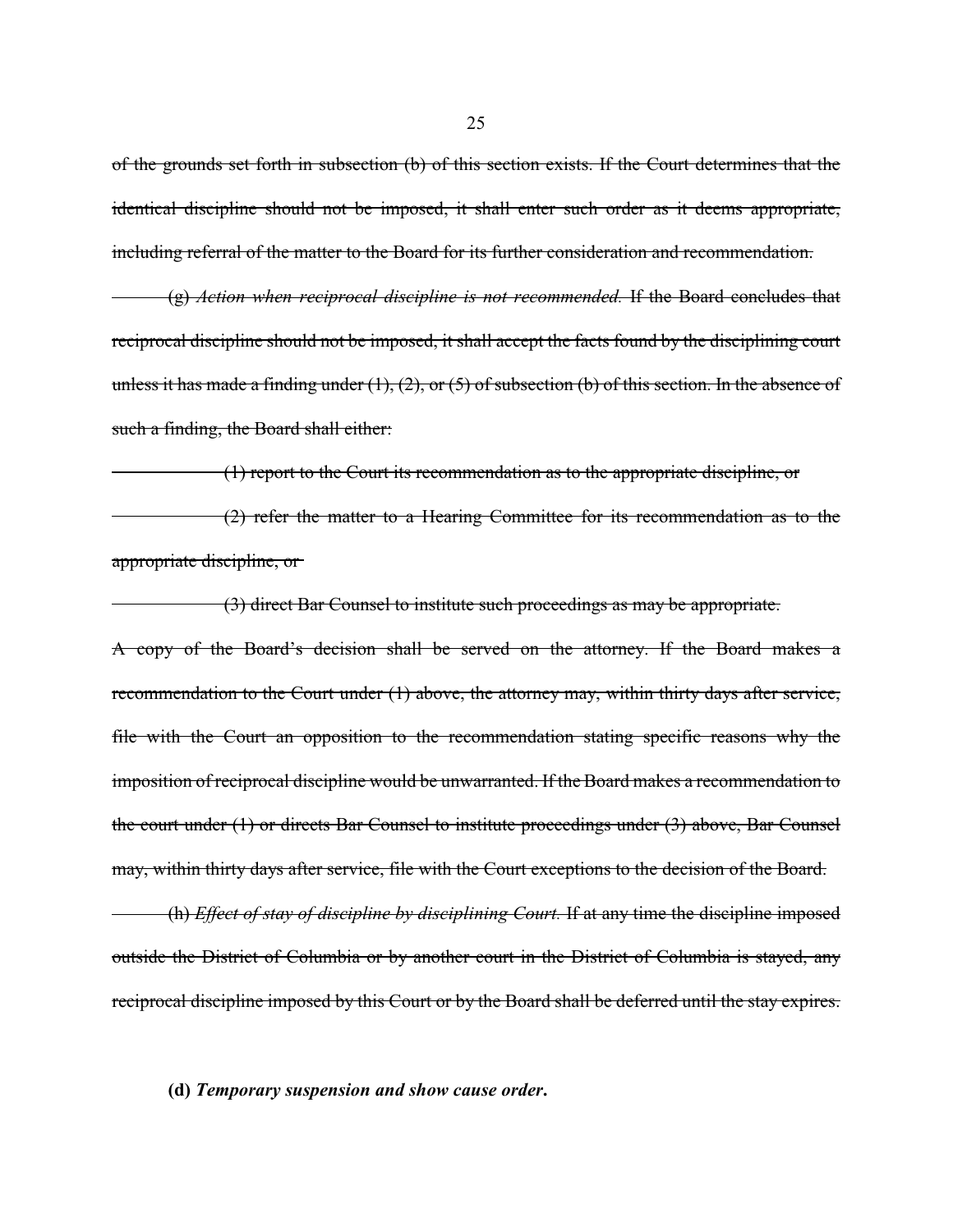**Upon receipt of a certified copy of an order demonstrating that an attorney subject to the disciplinary jurisdiction of this Court has been suspended or disbarred by another disciplining court, the Court shall forthwith enter an order (1) suspending the attorney from the practice of law in the District of Columbia pending final disposition of any reciprocal disciplinary proceeding, and (2) directing the attorney to show cause within thirty days why identical reciprocal discipline should not be imposed. Bar Counsel shall reply to the attorney's response to the show cause order no later than fifteen days after service of the response. Alternatively, no later than fifteen days after the attorney's response was due, Bar Counsel may object to the imposition of reciprocal discipline based upon the factors set forth in subsection (c) of this section. In either case, Bar Counsel shall provide the Court with the relevant portions of the record of the proceeding in the other disciplining court, the statute and the rules that governed it, and a short statement identifying all of the issues that the matter presents.**

**If Bar Counsel opposes the imposition of identical discipline, Bar Counsel shall (1) recommend appropriate non-identical discipline or (2) request that the matter be referred to the Board for its recommendation as to discipline.**

**The attorney may reply within ten days after service of Bar Counsel's submission.**

**(e)** *Action by the Court***.**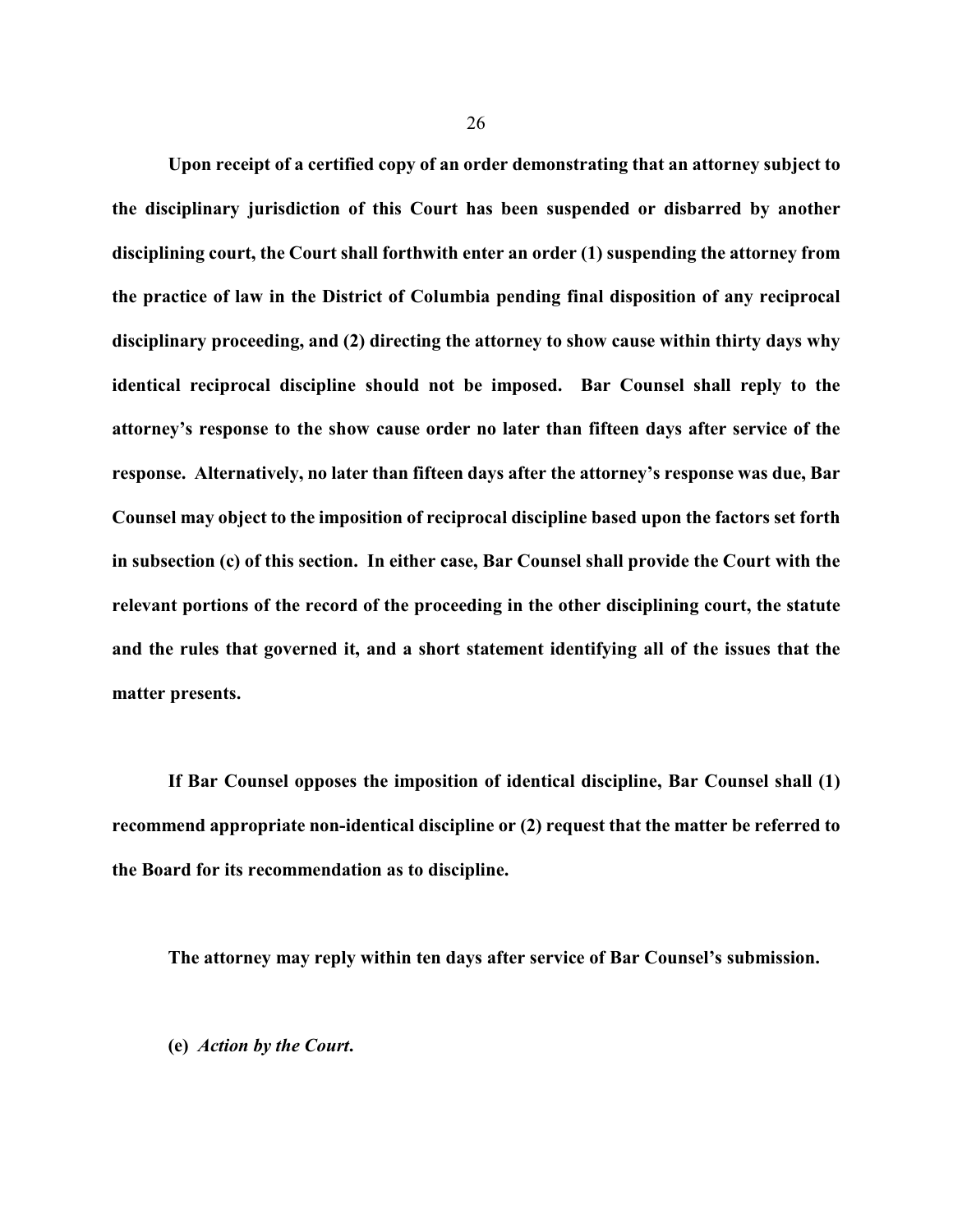**Upon receipt of the attorney's response to the show cause order, if any, and of any submission by Bar Counsel, the Court may refer the matter to the Board for its consideration and recommendation. If the Court decides that a referral to the Board is unnecessary, it shall impose identical discipline unless the attorney demonstrates by clear and convincing evidence, or the Court finds on the face of the record, that one or more of the grounds set forth in subsection (c) of this section exists.** 

**If the Court determines that identical discipline should not be imposed, it may impose such discipline as it deems appropriate. In deciding what non-identical discipline to impose, the Court shall accept the facts found by the disciplining court unless it has made a finding under (1), (2), or (5) of subsection (c) of this section. If the Court has made a finding under one of these subsections, it shall direct Bar Counsel to institute such proceedings as may be appropriate, including an original disciplinary proceeding. In the absence of such a finding, the Court shall impose final discipline.** 

### **(f)** *Effect of stay of discipline by disciplining court***.**

**If the discipline imposed by another disciplining court is stayed, any reciprocal discipline imposed by this Court shall be deferred until the stay expires.**

*Section 12. Disbarment by consent*.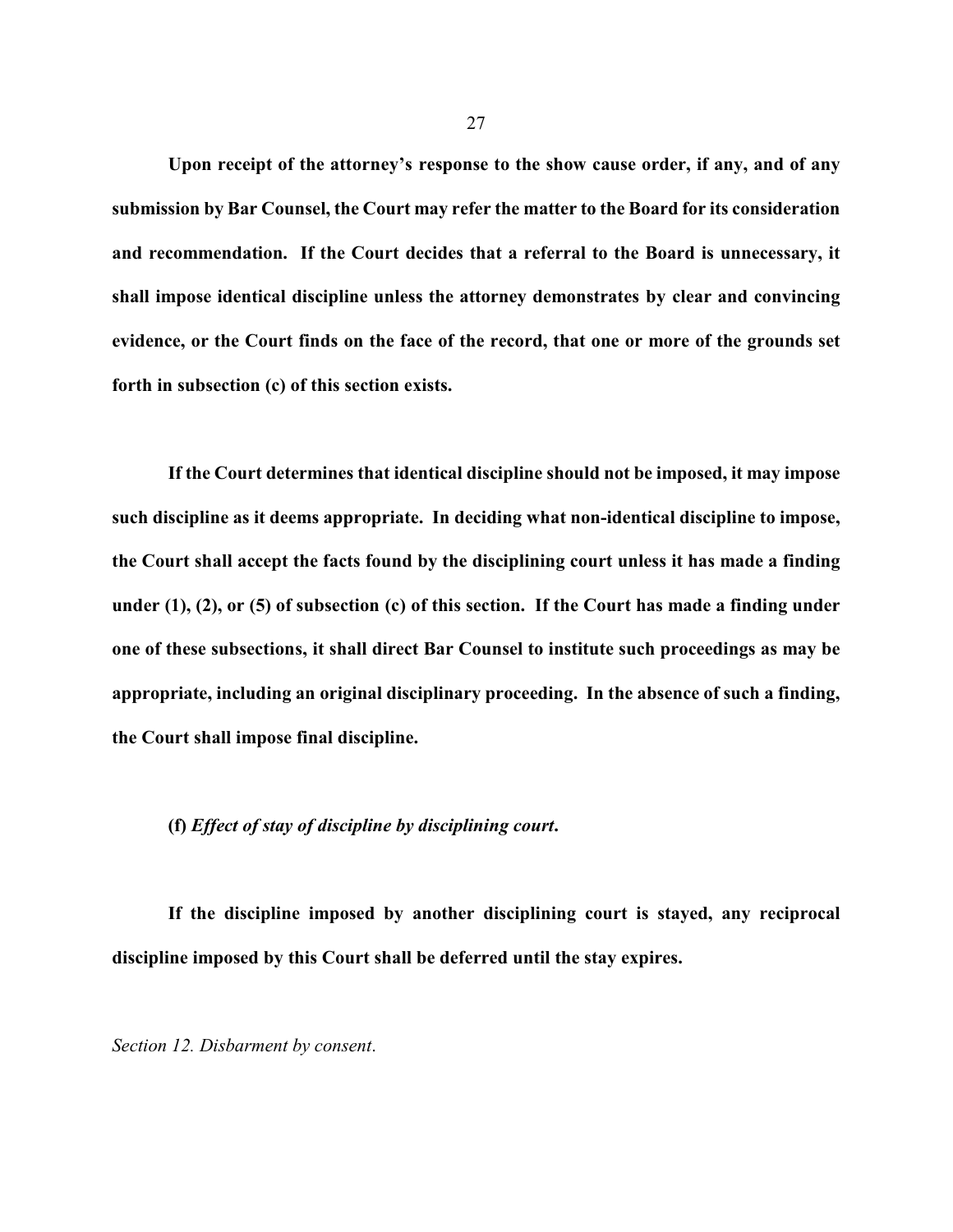# [UNCHANGED]

*Section 12.1. Negotiated discipline other than disbarment by consent.*

**(a)** *Availability of negotiated discipline.*

**An attorney who is the subject of an investigation by Bar Counsel, or of a pending petition under section 8 (c) of this rule charging misconduct, may negotiate with Bar Counsel a disposition of the charges and sanction at any time before a Hearing Committee has submitted to the Board a report containing its findings and recommendation with respect to discipline.**

**(b)** *Documentation of a negotiated disposition.* 

**(1) A petition for negotiated disposition, signed by Bar Counsel and the attorney, shall contain:**

**(i) A statement of the nature of the matter that was brought to Bar Counsel's attention;**

**(ii) A stipulation of facts and charges, including citation to the Rules of Professional Conduct that the attorney has violated;**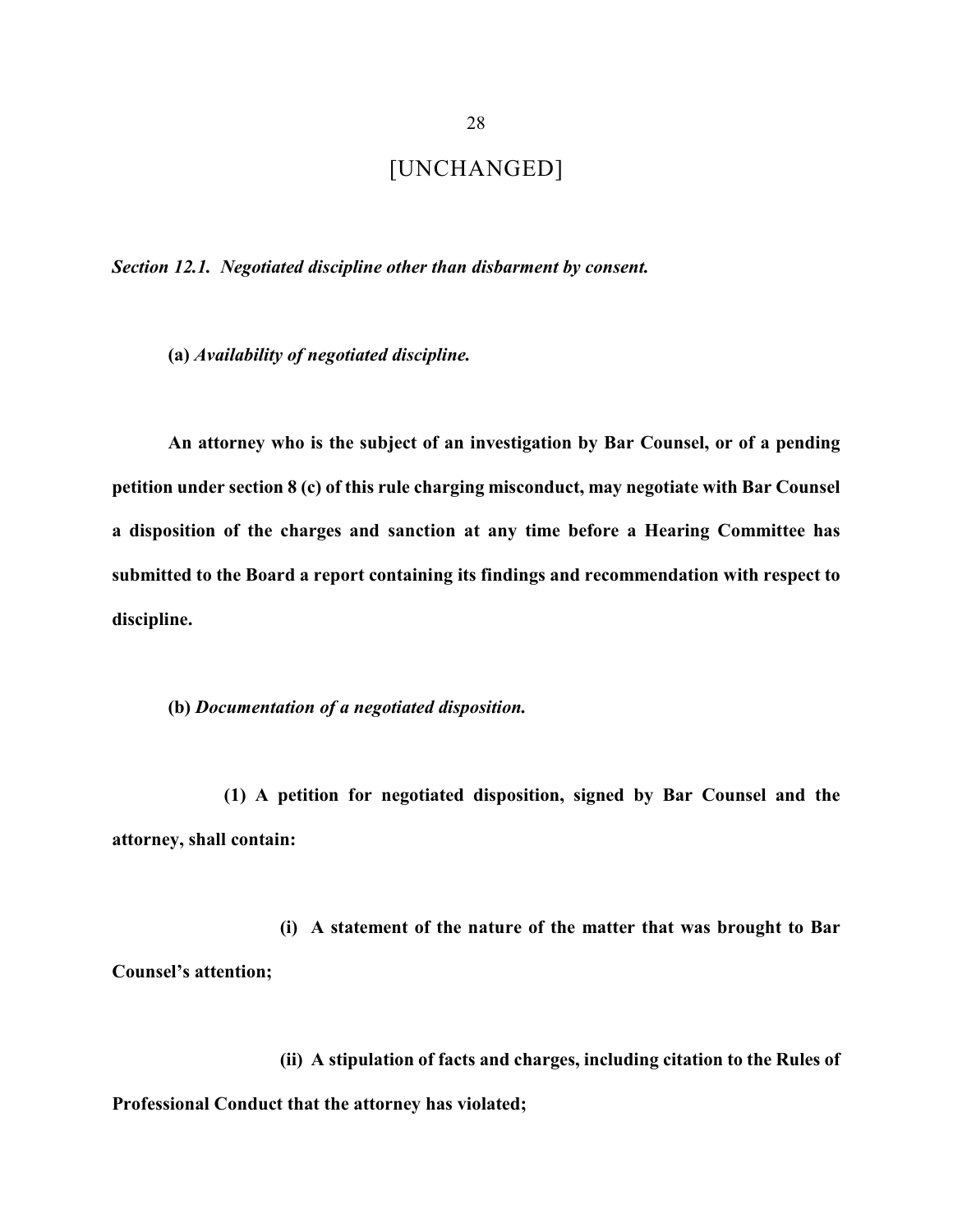**(iii) A statement of any promises that have been made by Bar Counsel to the attorney; and**

**(iv) An agreed upon sanction, with a statement of relevant precedent and any circumstances in aggravation or mitigation of sanction that the parties agree should be considered.**

**(2) In further support of a petition for negotiated disposition, the attorney shall submit an affidavit which includes averments that:**

**(i) The disposition is freely and voluntarily entered into, the attorney is not being subjected to coercion or duress and is fully aware of the implications of the disposition, and Bar Counsel has made no promises to the attorney other than what is contained in the petition for negotiated disposition;**

**(ii) The attorney is aware that there is currently pending an investigation into, or a proceeding involving, allegations of misconduct;**

**(iii) The attorney acknowledges the truth of the material facts upon which the misconduct described in the accompanying petition for negotiated disposition is predicated; and**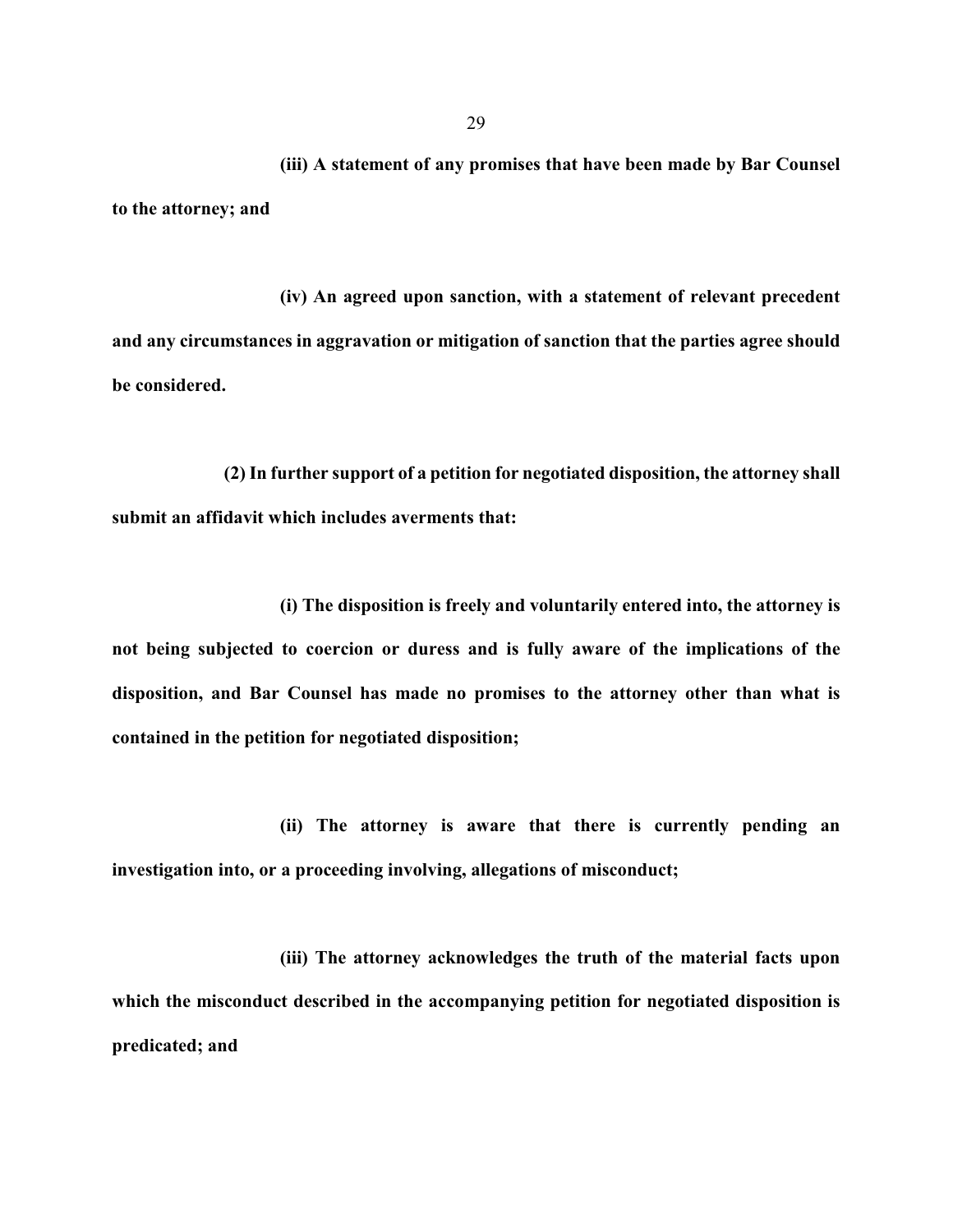**(iv) The attorney agrees to the disposition because the attorney believes that he or she could not successfully defend against disciplinary proceedings based on that misconduct.**

**The affidavit may recite any other facts the attorney chooses to present in mitigation that support the agreed upon sanction.**

**(c)** *Hearing Committee review.*

**A petition for negotiated disposition and accompanying affidavit shall be submitted to the Executive Attorney, who in turn shall assign it to a Hearing Committee for review. The Board may adopt procedures for assignment of petitions for negotiated disposition to Hearing Committees, taking into account such matters as the pendency (and at what stage) of a related section 8 (c) proceeding.**

**A Hearing Committee receiving a proposed negotiated disposition shall hold a limited hearing. The hearing shall be public and the proceeding a matter of public record. Prior to the hearing, Bar Counsel shall furnish to any complainant the petition for negotiated disposition and affidavit, together with notice of the hearing and of the complainant's opportunity to be present. Also before the hearing, the Hearing Committee or the Chairperson may review Bar Counsel's investigative file** *in camera* **or meet with Bar Counsel** *ex parte* **to discuss the basis for Bar Counsel's recommendation of a negotiated disposition.**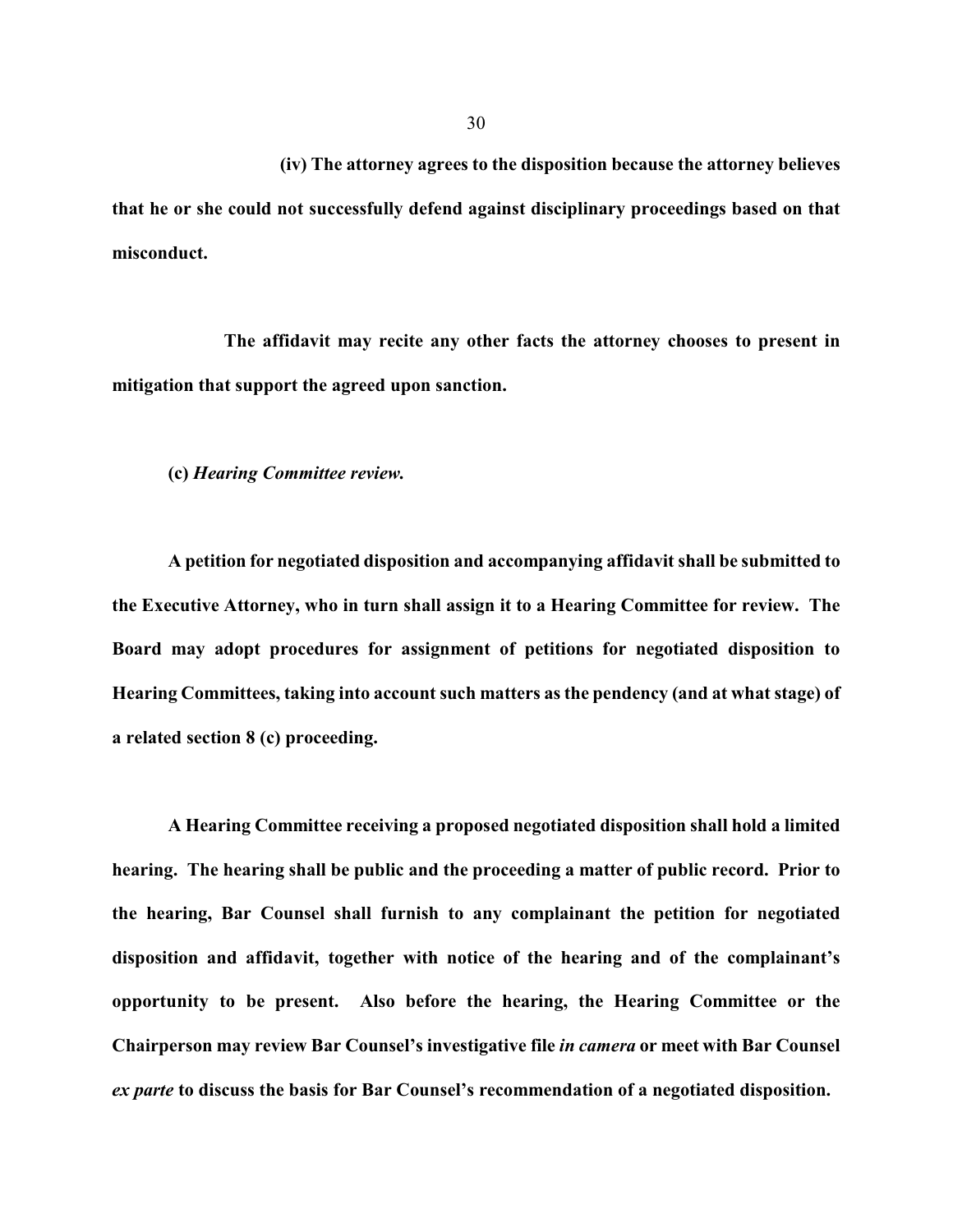**The Hearing Committee conducting the review shall recommend to the Court approval of a petition for negotiated disposition if it finds that:**

**(1) The attorney has knowingly and voluntarily acknowledged the facts and misconduct reflected in the petition and agreed to the sanction set forth therein;** 

**(2) The facts set forth in the petition or as shown at the hearing support the admission of misconduct and the agreed upon sanction; and**

**(3) The sanction agreed upon is justified.**

**If the Hearing Committee rejects a petition for negotiated disposition, it may not modify the proposed disposition on its own initiative, but instead shall afford Bar Counsel and the attorney an opportunity to revise the petition, and shall review any revised petition they submit.**

**(d)** *Review by the Court of a recommendation***.**

**Upon receipt from a Hearing Committee of a recommendation to approve a negotiated disposition, the Court shall review the recommendation in accordance with its procedures for the imposition of uncontested discipline. The Court in exceptional cases may request the views of the Board concerning the appropriateness of a negotiated disposition. If**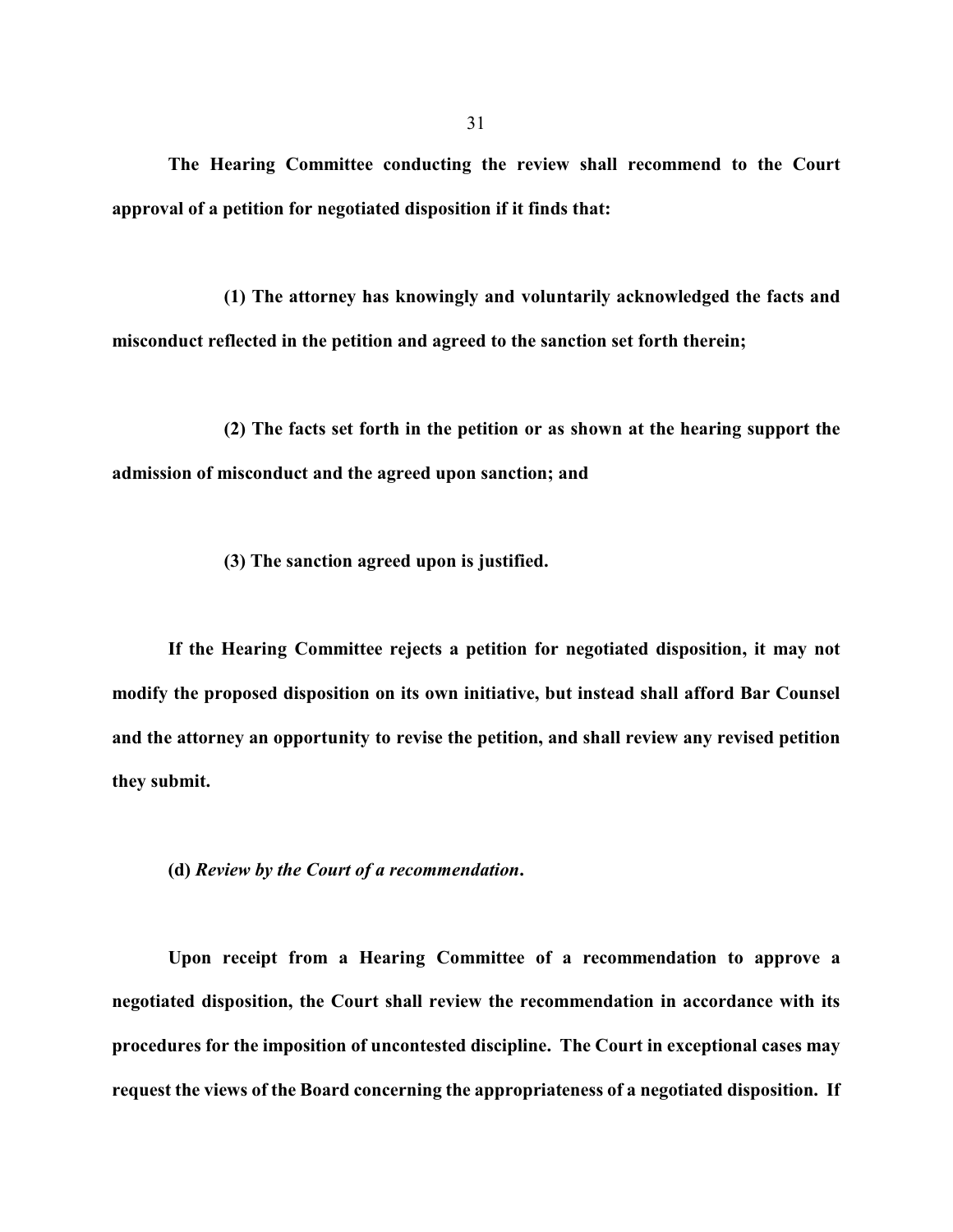**the Court accepts the recommendation, it shall impose the recommended discipline in a** *per curiam* **opinion briefly describing the misconduct, the specific Rule(s) of Professional Conduct violated, and the sanction imposed. Unless the opinion provides otherwise, an opinion imposing negotiated discipline may not be cited as precedent in contested disciplinary proceedings except as provided in the second sentence of D.C. App. R. 28 (g).**

**No review by the Board or the Court may be had from a refusal of Bar Counsel to agree to a disposition or from the rejection of a petition for negotiated disposition by a Hearing Committee.**

### **(e)** *Limitations on reference to a negotiated disposition or admissions by an attorney***.**

**Neither a Hearing Committee nor the Board may inquire of Bar Counsel or an attorney who is the subject of a contested disciplinary proceeding whether the parties considered entering into a negotiated disposition, nor may a Hearing Committee or the Board, in imposing discipline following a section 8 (c) proceeding, consider whether the attorney offered or declined to enter into a negotiated disposition.** 

**If a section 8 (c) proceeding commences or resumes after a petition for negotiated disposition has been rejected, admissions made by the attorney in the petition or accompanying affidavit, or in the associated hearing, may not be used as evidence against the attorney except for purposes of impeachment.**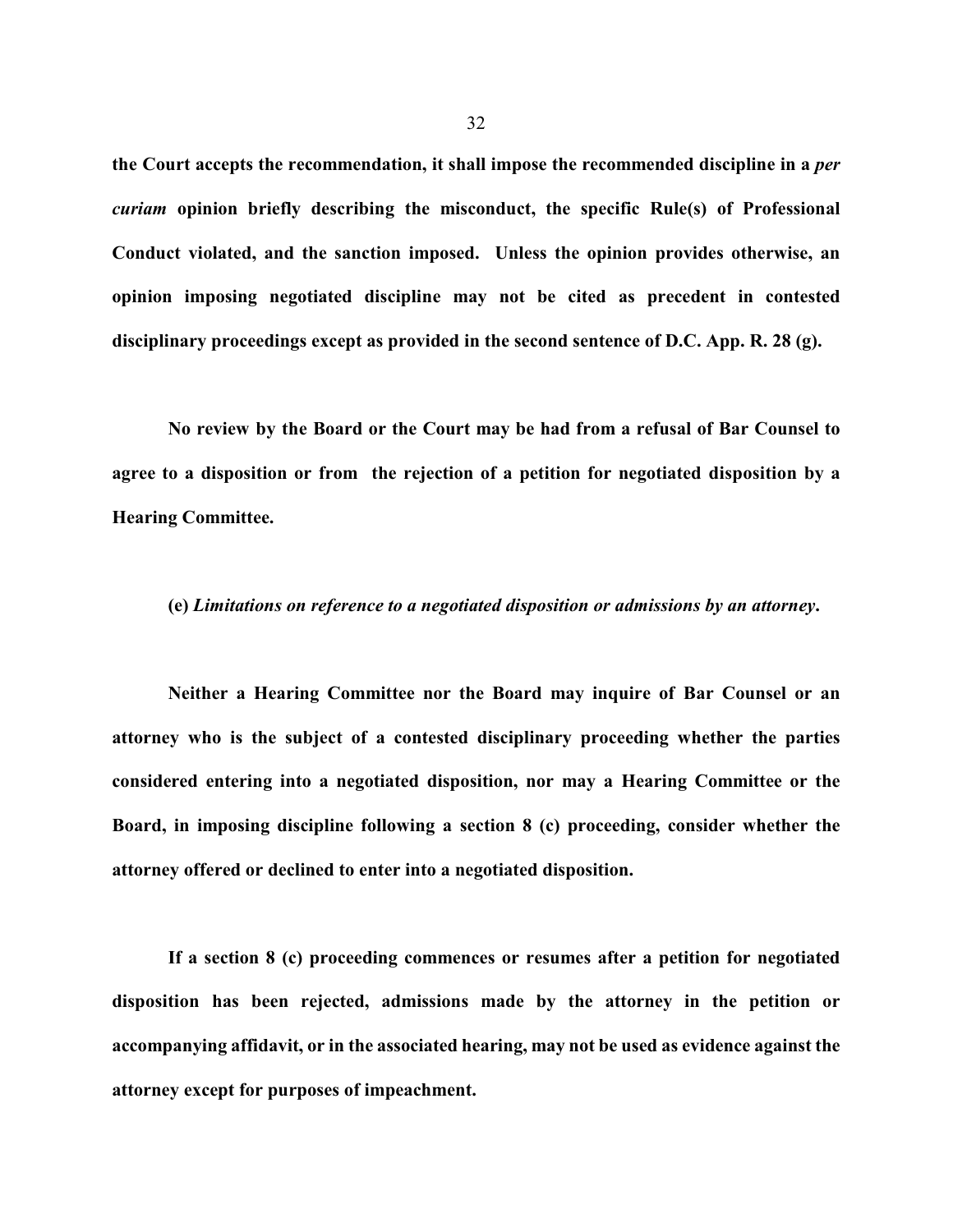*Section 13. Incompetent and incapacitated attorneys*.

## [UNCHANGED]

*Section 14. Disbarred and suspended attorneys*.

# [UNCHANGED]

*Section 15. Protection of clients' interests when attorney becomes unavailable*.

# [SUBSECTIONS (a) THROUGH (c) ARE UNCHANGED]

(d) *Selection of attorneys for appointment.* The Court may appoint any member of the Bar to perform any function under subsection (a) of this section. The Executive Attorney, after consulting with the Lawyer Referral and Information Service of the Bar, may submit to the Court the names of three attorneys who are willing and able to accept such appointment.

## [SUBSECTIONS (e) THROUGH (h) ARE UNCHANGED]

(i) *Disposition of cases.* After consulting each client, the appointed attorney may refer that client's open cases to attorneys willing to handle such matters, may advise the client to consult the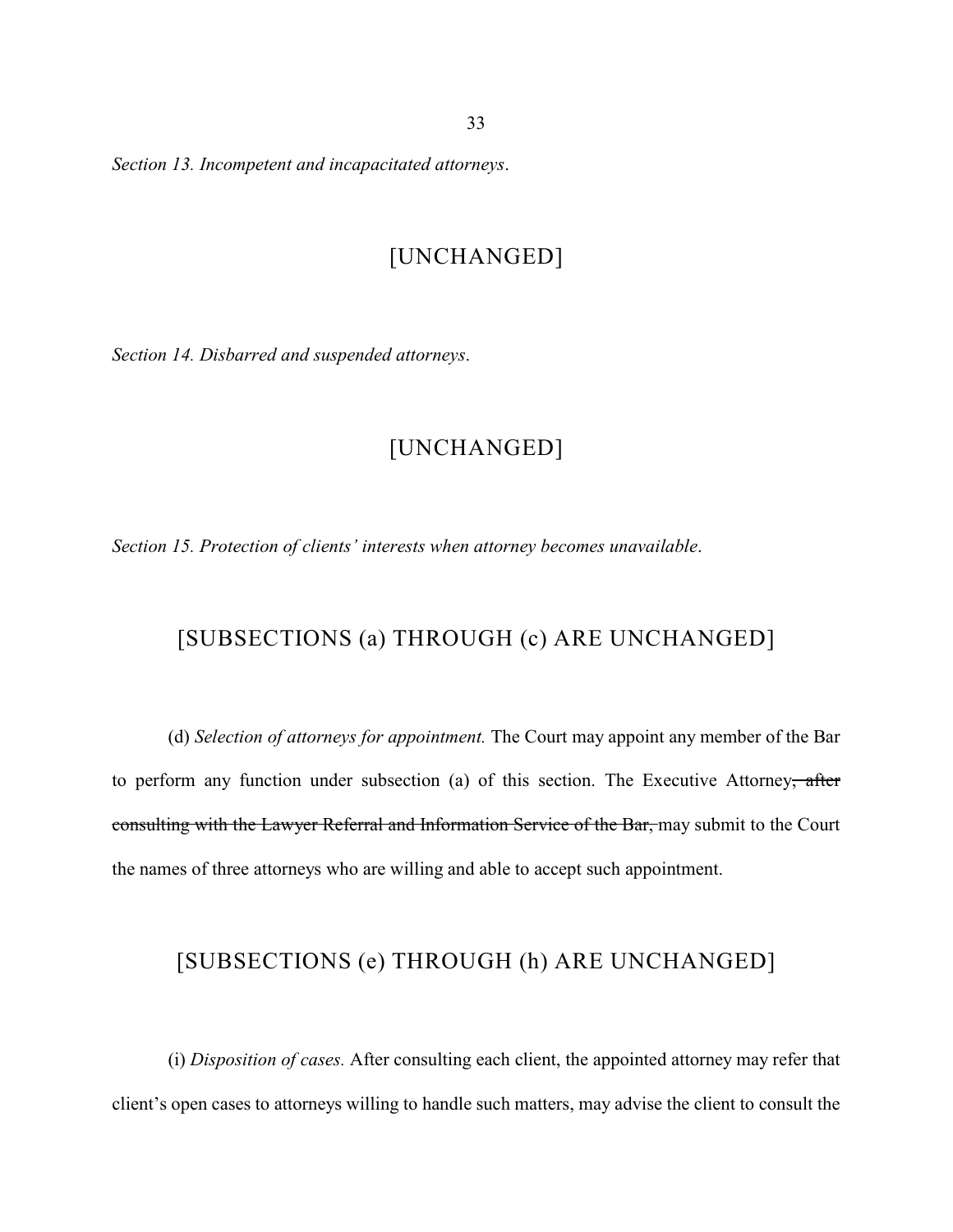Lawyer Referral and Information Service of the Bar for assistance in finding new counsel, or may elect, with the consent of the client, to assume responsibility for one or more of the client's cases. In all other matters the attorney shall return the client's files to the client.

# [SUBSECTIONS (j) THROUGH (l) ARE UNCHANGED]

*Section 16. Reinstatement*.

# [SUBSECTIONS (a) THROUGH (c) ARE UNCHANGED]

(d) *Petitions for reinstatement—Action by the Board.* A petition for reinstatement by a disbarred attorney or an attorney suspended for misconduct rather than for disability and required to provide proof of rehabilitation shall be filed with the Board. If the attorney is not eligible for reinstatement, or if the Board determines that the petition is insufficient or defective on its face, the Board may dismiss the petition; otherwise it shall refer the petition to a Hearing Committee. The Executive Attorney shall promptly schedule a hearing at which the attorney seeking reinstatement shall have the burden of proof by clear and convincing evidence. Such proof shall establish:

(1) That the attorney has the moral qualifications, competency, and learning in law required for readmission; and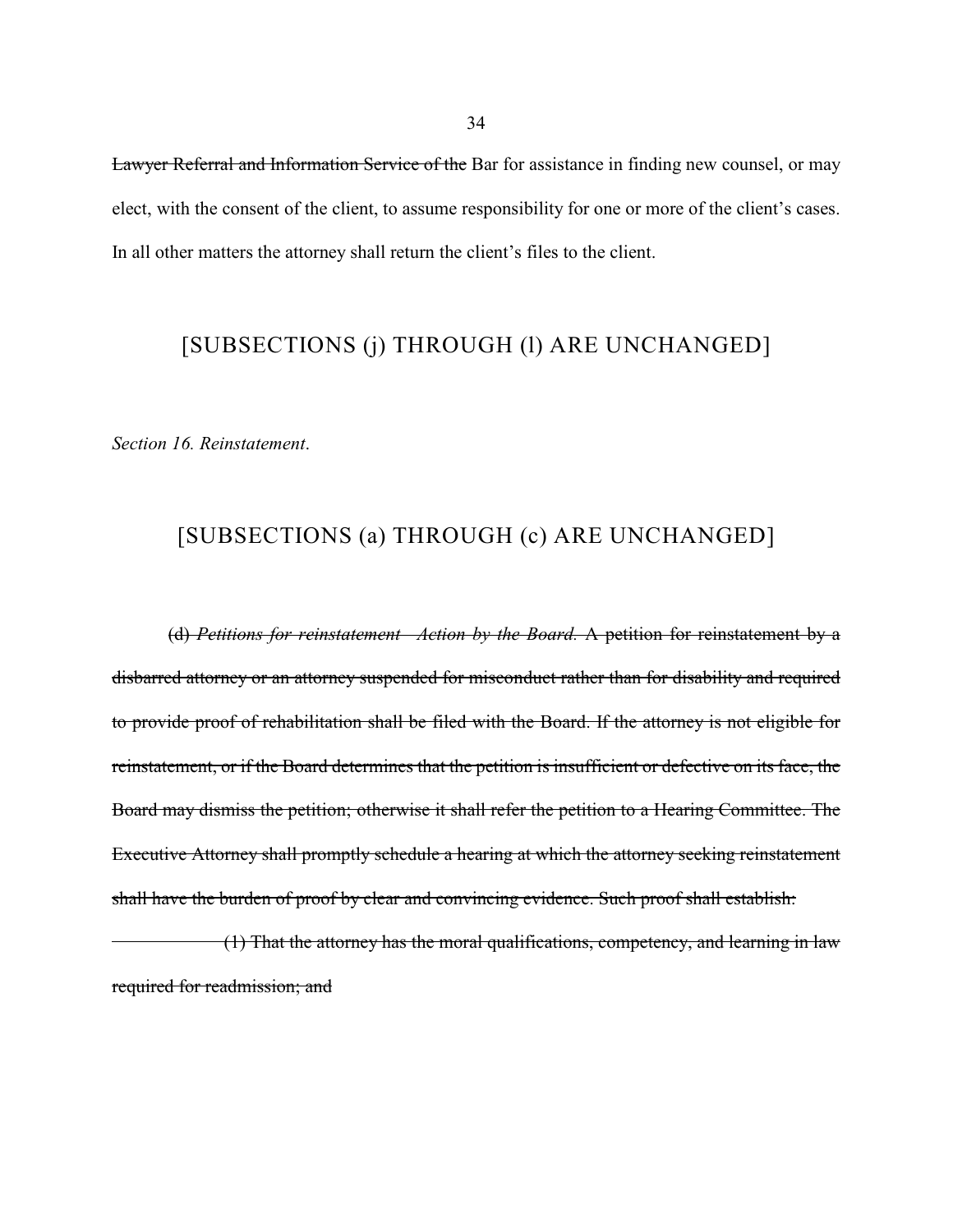(2) That the resumption of the practice of law by the attorney will not be detrimental to the integrity and standing of the Bar, or to the administration of justice, or subversive to the public interest.

The Board by rule may adopt procedures not inconsistent with this subsection for the conduct of any hearing on a petition for reinstatement. At the conclusion of the hearing, the Hearing Committee shall promptly transmit its findings and recommendations to the Board, together with the record of the hearing. The Board shall review the report of the Hearing Committee and the record and shall file its own findings and recommendation with the Court, together with the record. The findings and recommendation shall include on the first page, immediately beneath the caption of the case, a separate section entitled "Prior Proceedings" which shall state the docket number of the original disciplinary proceeding in which the suspension or disbarment was ordered and the names of the judges who participated in that proceeding.

(e) *Petitions for reinstatement—Action by the Court.* Upon the filing of the Board's findings and recommendation, the Court shall schedule the matter for consideration in accordance with the general rules governing civil appeals. Whenever possible, a petition for reinstatement shall be transmitted to the division of the Court which imposed the discipline. If the petition is unopposed, the Court in its discretion may grant it, or may enter any other appropriate order, without further briefing or argument.

### **(d)** *Contested petitions for reinstatement.*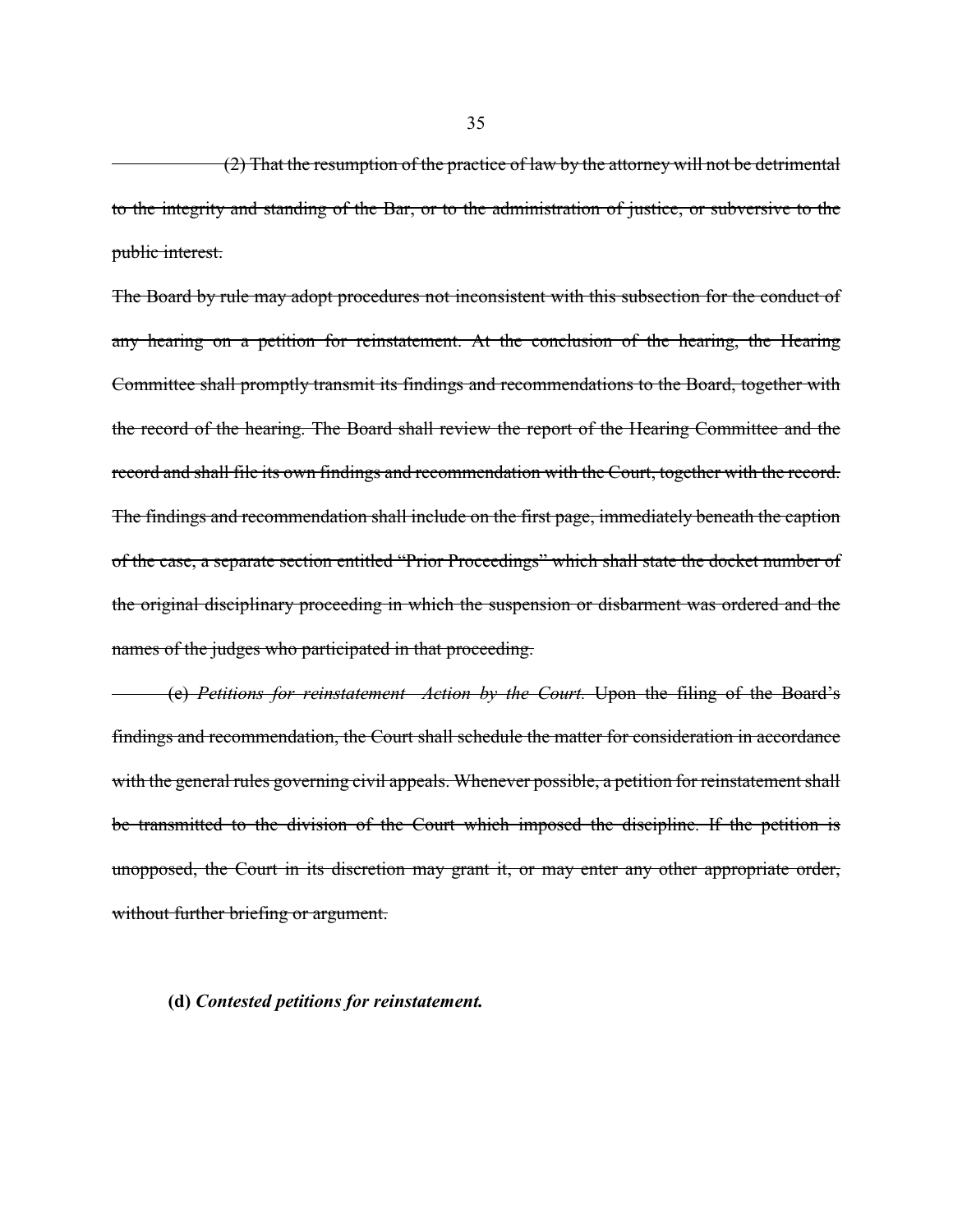**(1) A petition for reinstatement by a disbarred attorney or an attorney suspended for misconduct rather than for disability and required to provide proof of rehabilitation shall be filed with the Board. If the attorney is not eligible for reinstatement, or if the Board determines that the petition is insufficient or defective on its face, the Board may dismiss the petition; otherwise it shall refer the petition to Bar Counsel for a determination of whether Bar Counsel opposes the petition. If Bar Counsel opposes reinstatement, the Executive Attorney shall promptly schedule a hearing before a Hearing Committee at which the attorney seeking reinstatement shall have the burden of proof by clear and convincing evidence. Such proof shall establish:**

**(a) That the attorney has the moral qualifications, competency, and learning in law required for readmission; and**

**(b) That the resumption of the practice of law by the attorney will not be detrimental to the integrity and standing of the Bar, or to the administration of justice, or subversive to the public interest.**

**(2) Within sixty days after the conclusion of its hearing on reinstatement and receipt of the final briefs by the parties, the Hearing Committee shall submit to the Court a report containing its findings and recommendation, together with a record of the proceedings and any briefs of the parties. The record shall include a transcript of the hearing. Upon the filing of the Hearing Committee's findings and recommendation, the**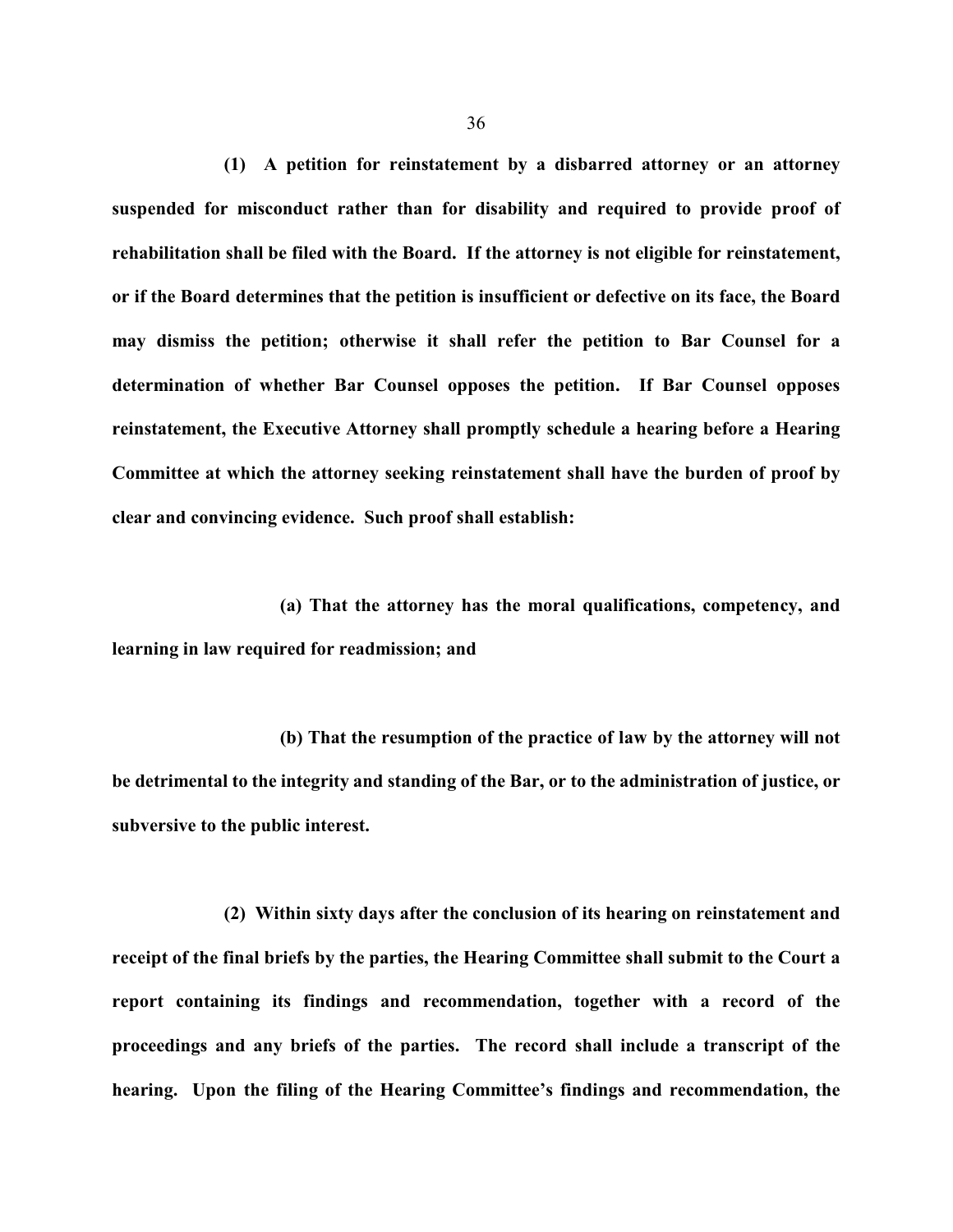**Court shall schedule the matter for consideration. In its discretion, the Court may request a recommendation by the Board concerning reinstatement.**

#### **(e)** *Uncontested petitions for reinstatement.*

**A petition for reinstatement by a disbarred attorney or a suspended attorney who is required to prove fitness to practice as a condition of reinstatement, which is uncontested by Bar Counsel following a suitable investigation, may be considered by the Court on the available record and submissions of the parties. In every uncontested matter, Bar Counsel shall submit to the Court a report stating why Bar Counsel is satisfied that the attorney meets the criteria for reinstatement. The Court may grant the petition, deny it, or request a recommendation by the Board concerning reinstatement.**

### **(f)** *Conditions of reinstatement.*

If the petitioner**attorney** is found unfit to resume the practice of law, the petition shall be denied. If the petitioner**attorney** is found fit to resume the practice of law, the Court shall enter an order of reinstatement, which may be conditioned upon the making of partial or complete restitution to persons harmed by the misconduct which led to the suspension or disbarment, or upon the payment of all or part of the costs of the reinstatement proceedings, or both. The reinstatement may also be conditioned upon the furnishing of evidence, in a form determined by the Court, of the petitioner's**attorney's** successful completion of an examination for reinstatement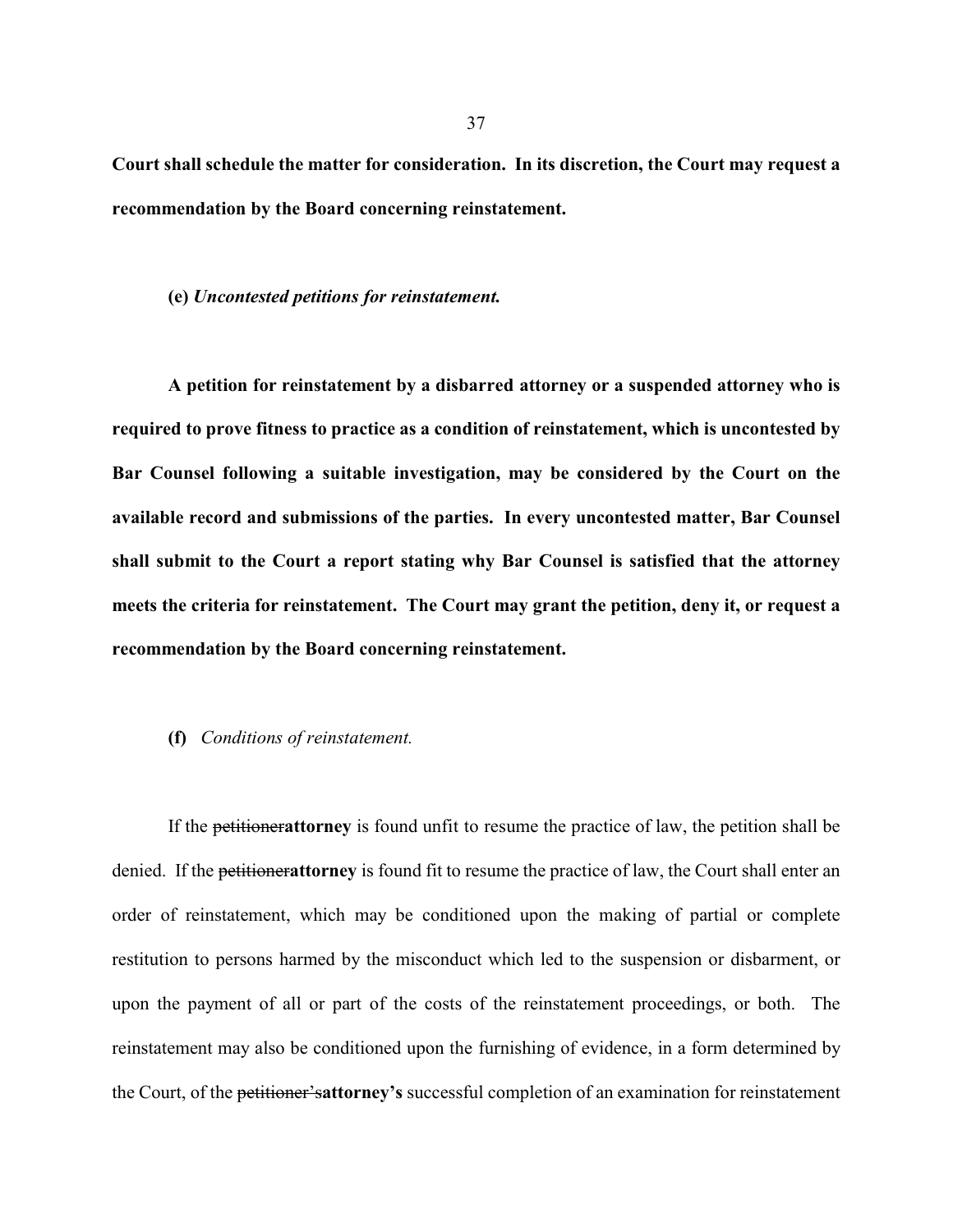subsequent to the date of suspension or disbarment. The Court may impose such other conditions on reinstatement as it deems appropriate. **Failure to comply with conditions of reinstatement may result in revocation of the reinstatement order. See also section 2 (b)(3).**

(g) *Resubmission of petitions for reinstatement*.

If a petition for reinstatement is denied, no further petition for reinstatement may be filed until the expiration of at least one year following the denial unless the order of denial provides otherwise.

*Section 17. Confidentiality*.

(a) *Disciplinary proceedings*.

Except as otherwise provided in this rule or as the Court may otherwise order, all proceedings involving allegations of misconduct by an attorney shall be kept confidential until either a petition has been filed under section 8 (c) or an informal admonition has been issued. All proceedings before the Hearing Committee and the Board shall be open to the public, and the petition, together with any exhibits introduced into evidence, **any pleadings filed by the parties, and any transcript of the proceeding,** shall be available for public inspection. If an informal admonition is issued, the correspondence**letter of admonition** from Bar Counsel informing the attorney of the grounds for the admonition shall be available for public inspection. Bar Counsel's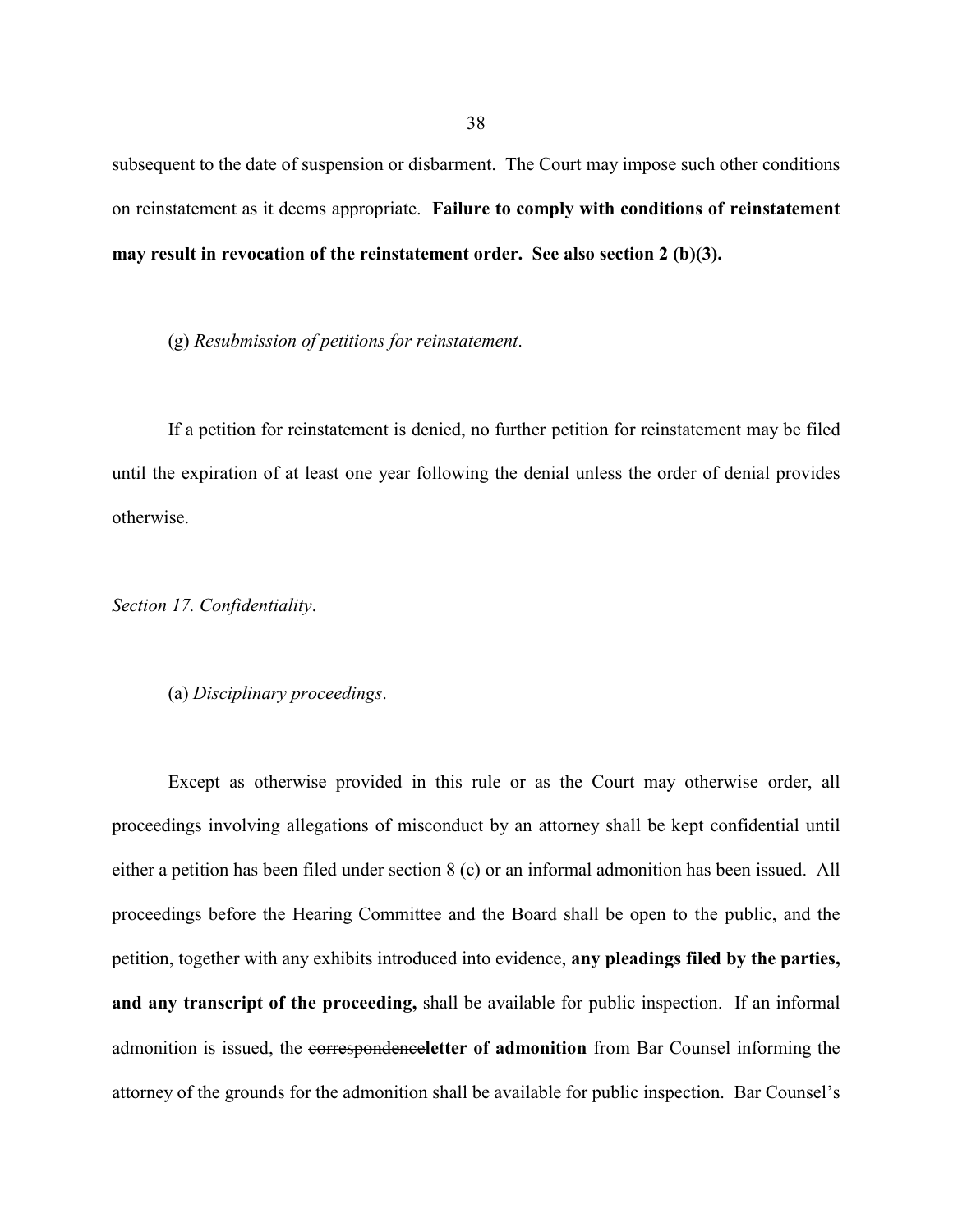files and records, however, shall not be available for public inspection except to the extent that portions thereof are introduced into evidence in a proceeding before the Hearing Committee.

### [SUBSECTIONS (b) THROUGH (d) ARE UNCHANGED]

(e) *Limited disclosure on motion.* The Court on motion may authorize disclosure of otherwise confidential information to the Committee on Admissions, the Committee on Unauthorized Practice, or a duly constituted grand jury for use in the performance of its official duties. For good cause shown, the Court on motion may authorize disclosure of otherwise confidential information through discovery in any civil action, subject to such protective order as the Court may deem appropriate. With respect to the Clients' Security Trust Fund, Bar Counsel shall follow the procedures prescribed in the Notice to the Bar dated November 21, 1986, which is Appendix C to these Rules.

### **(e)** *Limited disclosure on motion.*

**The Court on motion, filed** *ex parte* **and under seal by Bar Counsel, may authorize disclosure of otherwise confidential information to a duly constituted grand jury for use in the performance of its official duties. Bar Counsel's motion shall be filed only in response to grand jury subpoena. For good cause shown, the Court on motion may authorize disclosure of otherwise confidential information through discovery or appropriate processes in any civil, criminal, or administrative action, subject to such protective order as the Court may**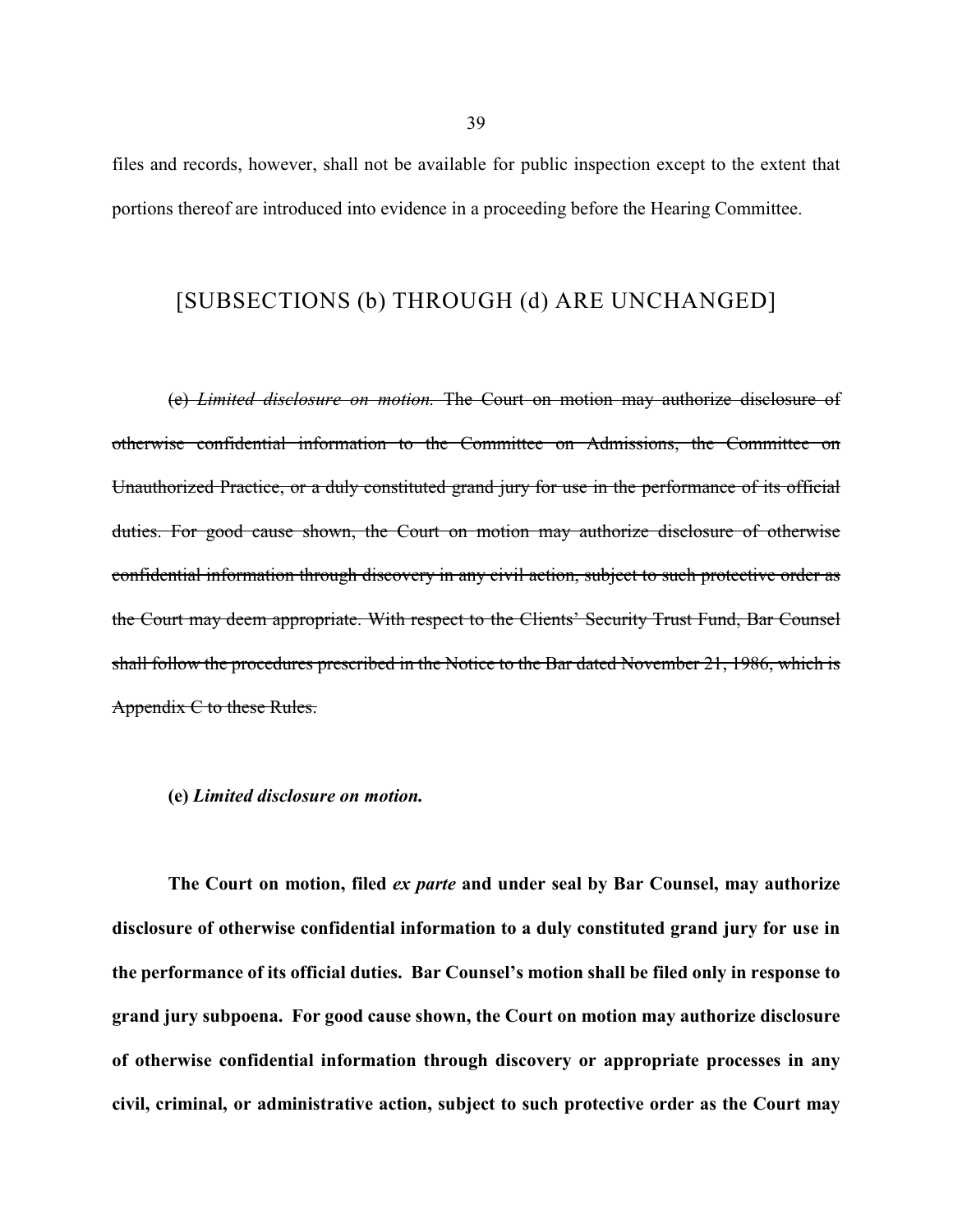**deem appropriate, or may authorize disclosure of otherwise confidential information to local, state or federal governmental agencies not associated with law enforcement or attorney discipline subject to appropriate protections of confidentiality.**

#### **(f)** *Cooperation with law enforcement and other disciplinary authorities.*

**Notwithstanding any other provision of this Rule, Bar Counsel may file a written request with the Board for permission to communicate information about any disciplinary matter to law enforcement agencies, the Committee on Admissions, the Committee on Unauthorized Practice, the Clients' Security Trust Fund, or a state or federal attorney disciplinary agency, board, or committee that has a legitimate interest in such matter. Permission to communicate such information may be granted, in writing, by the Chairperson of the Board or the Chairperson's designated Board member upon good cause shown and subject to any limitations or conditions the Board may impose, including appropriate protections of confidentiality. Communication under this provision may be made either during the course of Bar Counsel's investigation or following such investigation.**

*Section 18. Subpoenas*.

### [UNCHANGED]

*Section 19. Miscellaneous matters*.